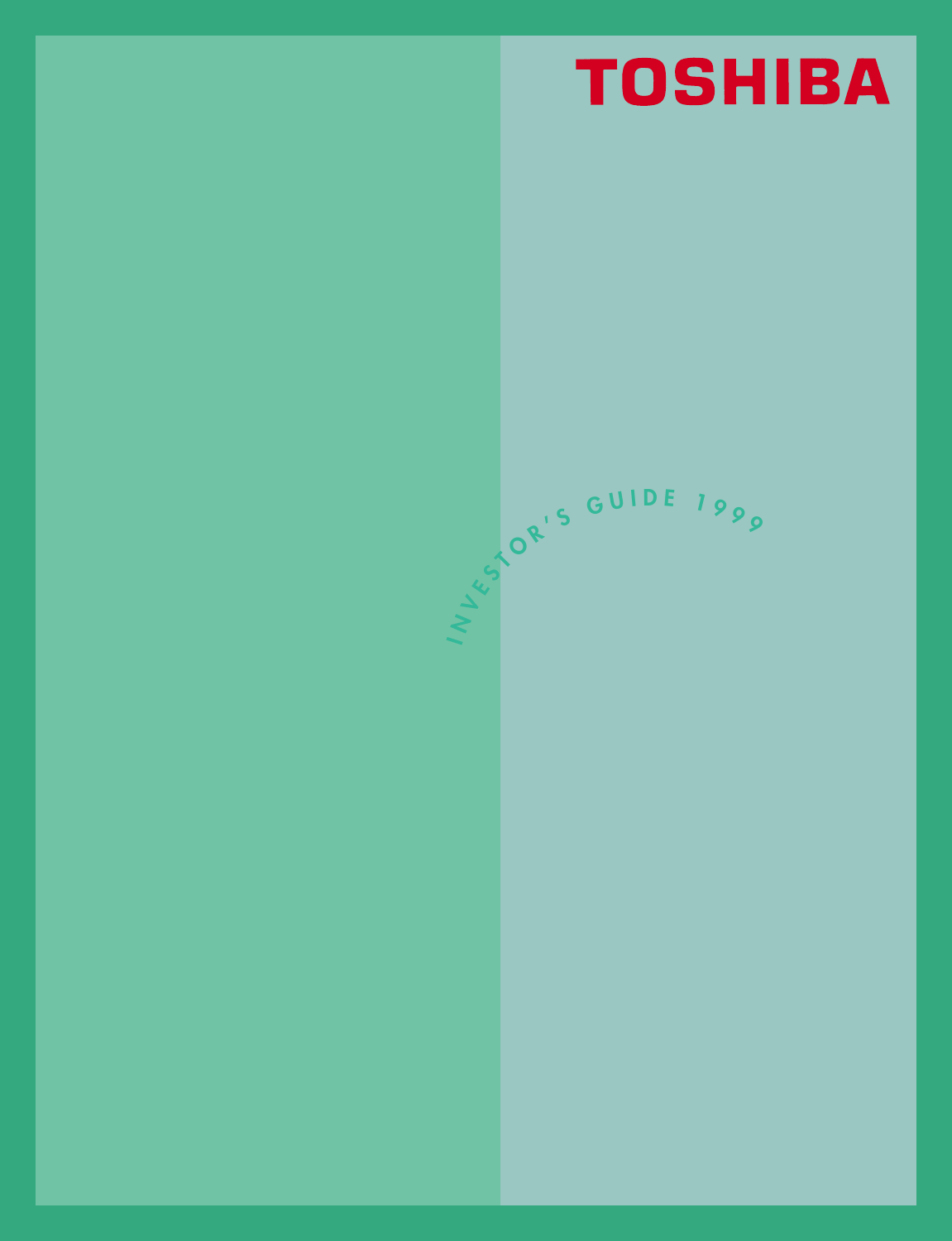**TOSHIBA CORPORATION** is one of Japan's leading comprehensive electronics manufacturers. In information & communication systems, Toshiba is the world's top-selling name in notebook PCs and manufactures some of the world's most sophisticated medical equipment. Electronic devices & materials, including semiconductors and LCDs, is another field in which Toshiba ranks among the global leaders. In power & industrial systems, the company is supplying a broad lineup of energy and industrial equipment from large to small formats to match customers' needs. In consumer products, a powerful combination of brand recognition and technical expertise have garnered Toshiba overwhelming support in domestic and overseas markets alike. A current corporate theme at Toshiba is crafting a business architecture to ensure the company can continue to outpace international competition—and establish a greater presence in world markets in the 21st century.

## **CONTENTS**

| <b>CONSOLIDATED RESULTS</b>                  |    |
|----------------------------------------------|----|
| <b>Analysis of Operations</b>                | 1  |
| <b>Industry Segment Performance</b>          | 3  |
| Geographic Segment Performance               | 8  |
| Sales by Region                              | 9  |
| <b>Major Performance Indicators</b>          | 10 |
| <b>NON-CONSOLIDATED RESULTS</b>              |    |
| <b>Analysis of Operations</b>                | 12 |
| <b>Industry Segment Performance</b>          | 14 |
| <b>Major Performance Indicators</b>          | 15 |
| <b>CONSOLIDATED FINANCIAL STATEMENTS</b>     |    |
| <b>Consolidated Statements of Income</b>     | 17 |
| <b>Consolidated Balance Sheets</b>           | 18 |
| <b>Consolidated Statements of Cash Flows</b> | 19 |
| <b>NON-CONSOLIDATED FINANCIAL STATEMENTS</b> |    |
| Non-Consolidated Statements of Income        | 20 |
| <b>Non-Consolidated Balance Sheets</b>       | 21 |
| <b>COMMON STOCK INFORMATION</b>              | 22 |
| <b>CONSOLIDATED SUBSIDIARIES</b>             | 24 |
| <b>INVESTOR REFERENCE</b>                    | 25 |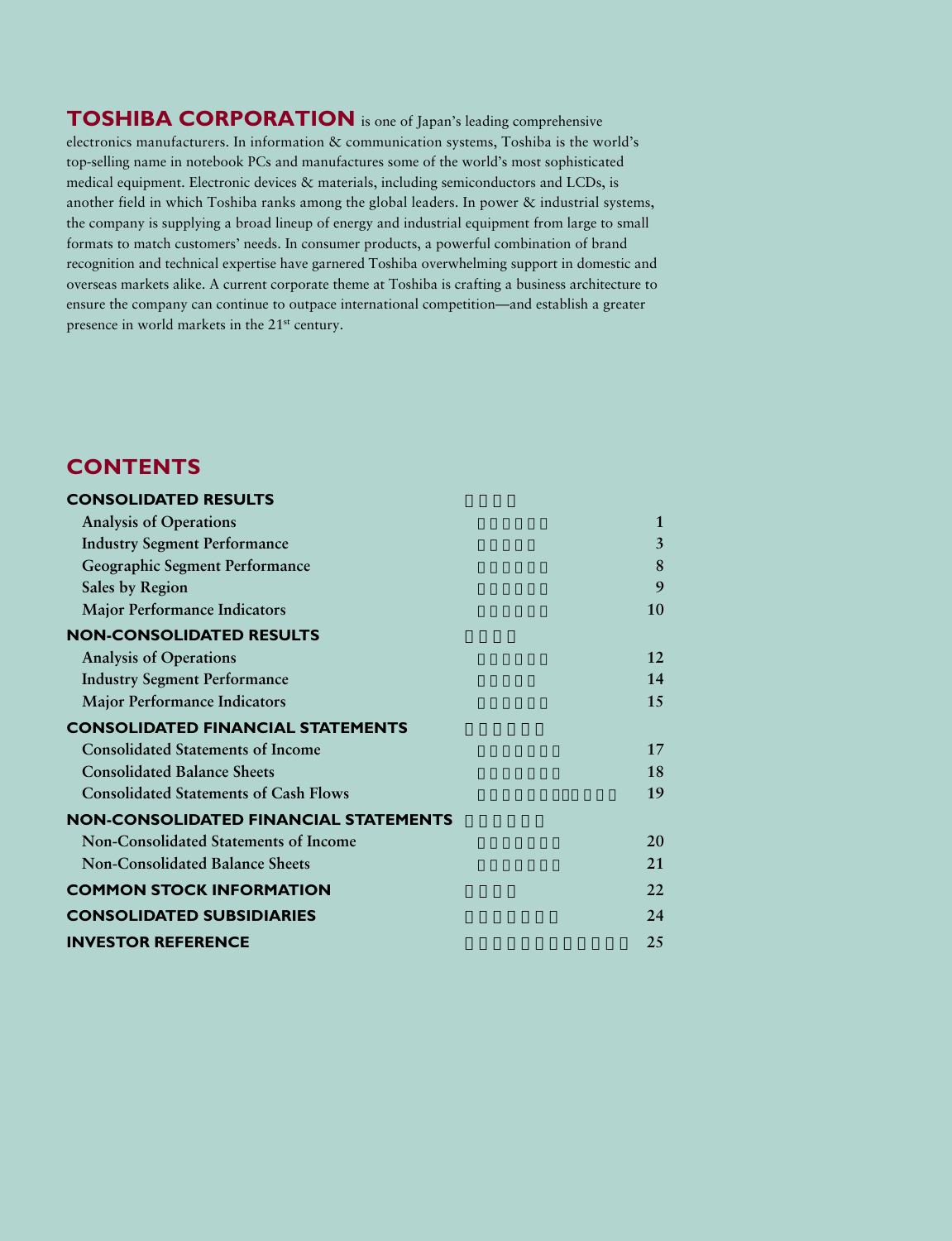## **CONSOLIDATED RESULTS**

## **Analysis of Operations**

**Net Sales** 



## **Cost of Sales**



|                    |                                                           | Mar. 1996 | 97 | 98 | 99   |
|--------------------|-----------------------------------------------------------|-----------|----|----|------|
| Cost of Sales      | $(\frac{12}{18}$ Billion) 3,647.6 3,932.6 3,960.2 3,890.6 |           |    |    |      |
| Share of Net Sales | $\frac{9}{0}$                                             | 70.2      |    |    | 73.4 |

## **Selling, General and Administrative Expenses**

|                                                 |             | Mar. 1996 | 97              | 98    | 99      |
|-------------------------------------------------|-------------|-----------|-----------------|-------|---------|
| Selling, General and<br>Administrative Expenses | (¥ Billion) | 1,282.0   | 1,391.5 1,416.0 |       | 1,379.8 |
| Share of Net Sales                              | $\%$ )      | 24.7      | 25.2            | 2.5.9 | 26.0    |



Selling, General and Administrative Expenses Share of Net Sales

## **Operating Income**

|                    |             | Mar. 1996 | 97    | 98   | 99   |
|--------------------|-------------|-----------|-------|------|------|
| Operating Income   | (¥ Billion) | 262.6     | 197.8 | 82.3 | 30.5 |
| Share of Net Sales | $\%$ )      | 5.1       | 3.6   |      | 0.6  |

**March 96 97 98 99** 0 50 0 2 100 150 200 250 (¥ Billion) 4 6 8 (%) Operating Income Share of Net Sales

Note: Operating Income=Net Sales – Cost of Sales – Selling, General and Administrative Expenses.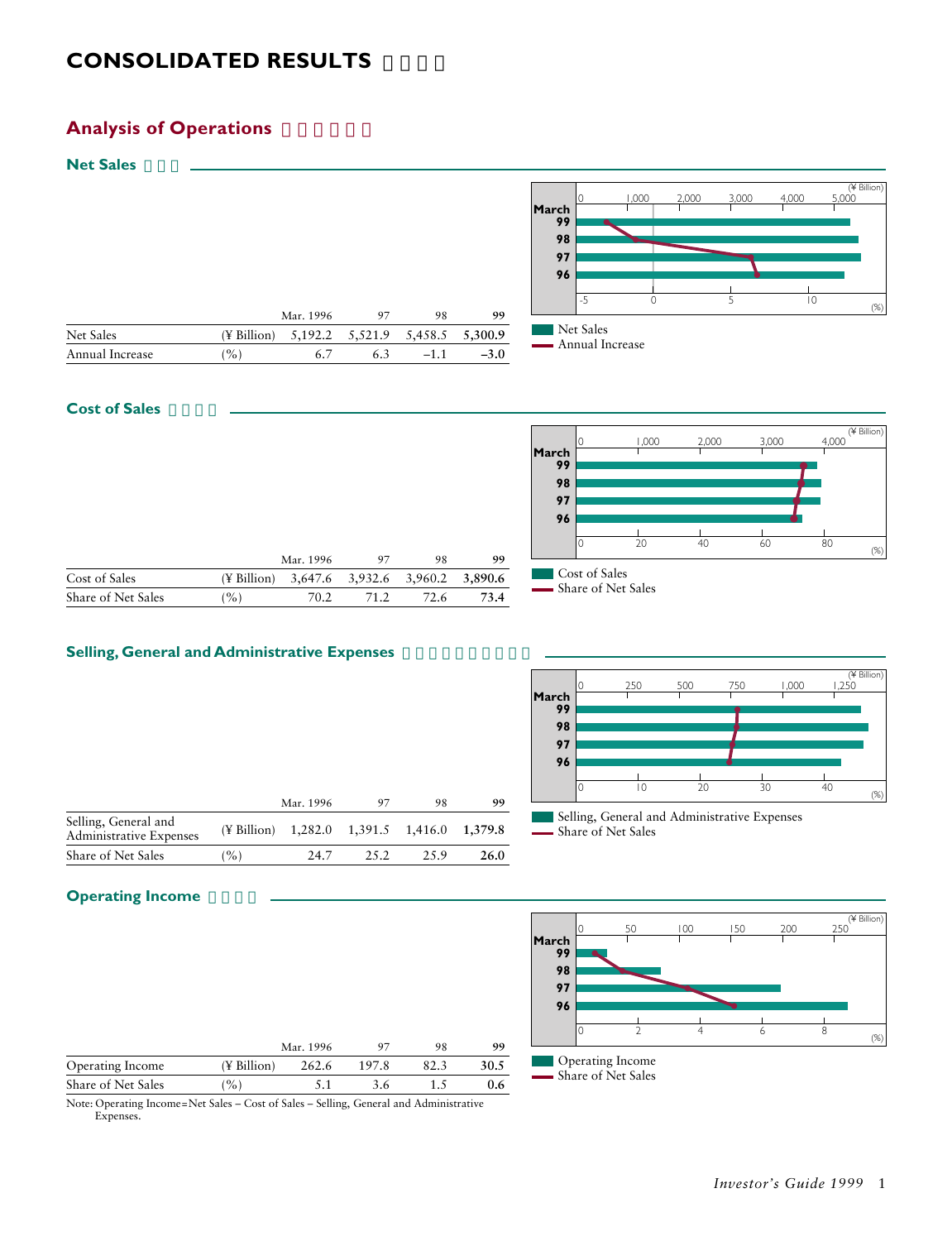## **Income Before Income Taxes and Minority Interest**

|                                                                 | Mar. 1996 | 97  | 98   | 99   |
|-----------------------------------------------------------------|-----------|-----|------|------|
| Income Before Income Taxes ( $\frac{1}{2}$ Billion) 177.7 125.5 |           |     | 18.7 | 11.2 |
| Share of Net Sales<br>$\frac{9}{6}$                             | 34        | -23 |      | 0.2  |



-0.5 0 0.5 1.0 1.5 2.0

20 40 60 80

5 10 15 20 25

(¥ Billion)

(%)

(¥)

(%)

**March**

 $-20$  0

-5 0

Diluted Earnings per Share

Payout Ratio

Net Income Share of Net Sales

## **Net Income**

|                    |               | Mar. 1996    |      | 98  | 99      |
|--------------------|---------------|--------------|------|-----|---------|
| Net Income         | $(Y$ Billion) | 90.4         | 67.1 |     | $-13.9$ |
| Share of Net Sales | $\%$ )        | $1^{\prime}$ |      | 0.1 | $-0.3$  |

## **Earnings per Share and Payout Ratio** 1

|                                |        | Mar. 1996 | 97    | 98    | 99      |
|--------------------------------|--------|-----------|-------|-------|---------|
| Basic Earnings per Share       | (¥)    | 28.08     | 20.84 | 2.28  | $-4.32$ |
| Diluted Earnings per Share (¥) |        | 26.85     | 20.06 | 2.28  | $-4.32$ |
| Payout Ratio                   | $\%$ ) | 35.6      | 48.0  | 438.7 |         |



Note: Payout Ratio=Cash Dividends/Net Income.

## **Productivity**

|                                                               | Mar. 1996     | 97            | 98           | 99              |
|---------------------------------------------------------------|---------------|---------------|--------------|-----------------|
| Per Employee Amounts (¥ Thousand):<br>Net Sales<br>Net Income | 27,618<br>481 | 29,688<br>361 | 29,347<br>39 | 27,609<br>$-72$ |
| Number of Employees at Period End                             | 186,000       | 186,000       | 186,000      | 198,000         |



Note: Net Sales per Employee=Net Sales/Average Employees.

Net Income per Employee=Net Income/Average Employees.

Income Before Income Taxes and Minority Interest Share of Net Sales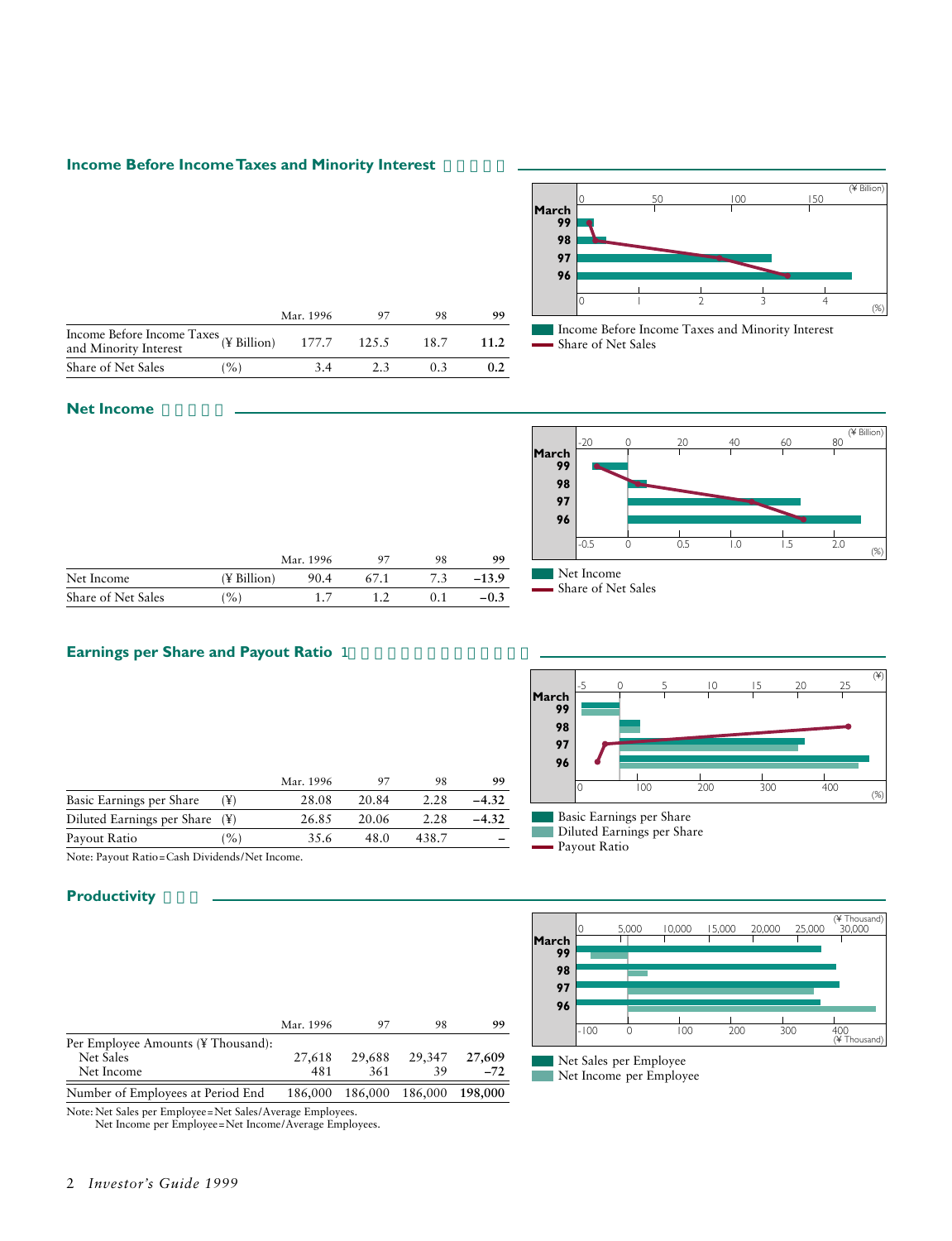## **Industry Segment Performance**

## **INFORMATION & COMMUNICATION SYSTEMS**

## **Overview of Results**

Consolidated net sales increased 3 percent to ¥2,247.3 billion. Overseas sales accounted for ¥1,057.1 billion of this amount, jumping 12 percent, while domestic sales fell 4 percent to ¥1,190.2 billion. In PCs, competitive new models were sold well and demand rose in the year's second half. Overall, PC shipments increased 6 percent to 2.9 million units. In the portable PC category, Toshiba maintained its number one position in the U.S. and Europe and remained the world's leader. Demand for broadcasting, telecommunications and financial systems remained strong, but computer systems for government agencies and industry saw a drop in demand. In medical equipment, there was a slight increase in sales due to strong demand overseas. The sales of Toshiba TEC Corporation have been included as a newly consolidated subsidiary in the second half of the fiscal year.

## **Major Products**

## **Information Processing Equipment and Systems**

Computers, workstations, servers, routers, optical document filing systems, word processors, printers, hard disk drives, optical character readers, plain-paper copiers, IC cards, CD-ROM drives, DVD-ROM drives, DVDvideo players

## **Telecommunications Equipment**

Digital private branch exchanges, key telephones, cellular telephones, personal handy-phone systems (PHS), packet switching systems, virtual circuit switches, local area network systems, master control panels, radio and television broadcasting systems, CATV and CATV systems, open-array antennas, radar systems, airport systems, facsimile machines

## **Space-Related Products**

Engineering test satellites, broadcasting satellites, satellite broadcast receiving stations, aerospace equipment

## **Control Systems**

Distributing and banking systems, securities trading systems, government systems, industrial systems, control and instrumentation systems

## **Medical Systems**

Computed tomography scanners, ultrasound and X-ray diagnostic equipment, magnetic resonance imaging (MRI) systems, nuclear medicine equipment

## **Laborsaving Automation Equipment**

Automatic fare collection systems, letter- and packagesorting systems, banking machines, point-of-sale systems, automated transportation systems

## **Net Sales**

|                             |             | Mar. 1996         | 97                | 98                | 99                |
|-----------------------------|-------------|-------------------|-------------------|-------------------|-------------------|
| Sales<br>Intersegment Sales | (¥ Billion) | 1,628.4<br>(65.0) | 2,147.5<br>(78.2) | 2,184.1<br>(82.3) | 2.247.3<br>(80.9) |
| Annual Increase             | $\%$ )      | 13.1              | 31.9              |                   | 2.9               |
| Share of Net Sales          | $\%$ )      | 28.7              | 35.1              | 35.8              | 37.8              |

Note: Consolidated sales totals include intersegment transactions. Intersegment transactions are shown in parentheses for reference.





## **Operating Income**

|                      |             | Mar. 1996 | 97    | 98      | 99    |
|----------------------|-------------|-----------|-------|---------|-------|
| Operating Income     | (¥ Billion) | 57.7      | 140.1 | 43.1    | 94.7  |
| Annual Increase      | $\%$ )      | 115.7     | 142.8 | $-69.3$ | 120.0 |
| Income/Segment Sales | $\%$ )      | 3.5       | 6.5   | 2.0     | 4.2   |

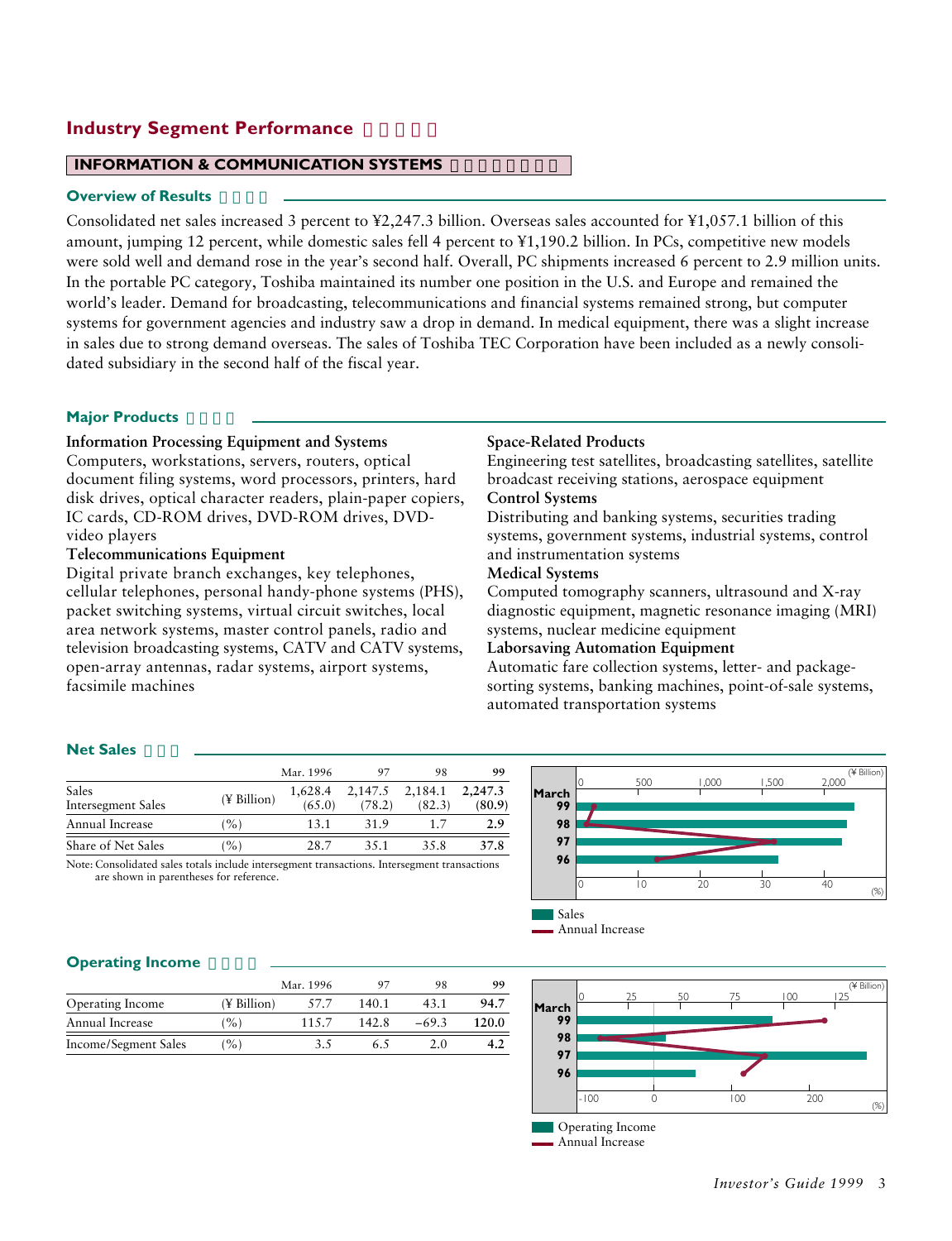## **ELECTRONIC DEVICES & MATERIALS**

## **Overview of Results**

Consolidated net sales decreased 7 percent to ¥1,250.8 billion. Overseas and domestic sales alike fell, the former recording a 7 percent decline to ¥610.2 billion and the latter a 6 percent fall to ¥640.6 billion. The declines were primarily attributable to a drop in sales prices of semiconductor memories, sluggish demand for ICs and semiconductors for consumer products, and a fall in sales prices for LCDs that began early in the fiscal year and extended to the middle of 1998. Semiconductor sales dropped 13 percent to ¥760.0 billion.

## **Major Products**

## **Semiconductors**

Advanced memories, microprocessors, gate arrays, standard cells, logic ICs, bipolar ICs, power devices, diodes, light-emitting diodes, transistors, laser diodes, charge-coupled devices

## **Electron Tubes**

Color picture tubes, display tubes, magnetron tubes

## **Other Electronic Components**

Printed circuit boards, surface acoustic wave devices, sensors, liquid crystal displays, batteries

## **Materials**

Alloys, ceramics, insulating materials, resins, magnetic and nonmagnetic materials, silicone, tungsten and molybdenum products, CFC substitutes

#### **Net Sales**

|                             |             | Mar. 1996          | 97                 | 98                 | 99                 |
|-----------------------------|-------------|--------------------|--------------------|--------------------|--------------------|
| Sales<br>Intersegment Sales | (¥ Billion) | 1,371.9<br>(156.2) | 1,284.0<br>(179.8) | 1,341.8<br>(184.5) | 1,250.8<br>(198.1) |
| Annual Increase             | $\%$        | 4.6                | $-6.4$             | 4.5                | $-6.8$             |
| Share of Net Sales          | $\%$        | 24.2               | 21.0               | 22.0               | 21.0               |

Note: Consolidated sales totals include intersegment transactions. Intersegment transactions are shown in parentheses for reference.



## **Operating Income**

|                         |               | Mar. 1996 |         | 98     | 99     |
|-------------------------|---------------|-----------|---------|--------|--------|
| <b>Operating Income</b> | (¥ Billion)   | 168.8     | 18.7    | 40.5   | -68.7  |
| Annual Increase         | $\frac{9}{0}$ | 66.7      | $-88.9$ | 116.2. |        |
| Income/Segment Sales    | $\%$ )        | 12.3      |         |        | $-5.5$ |



- Annual Increase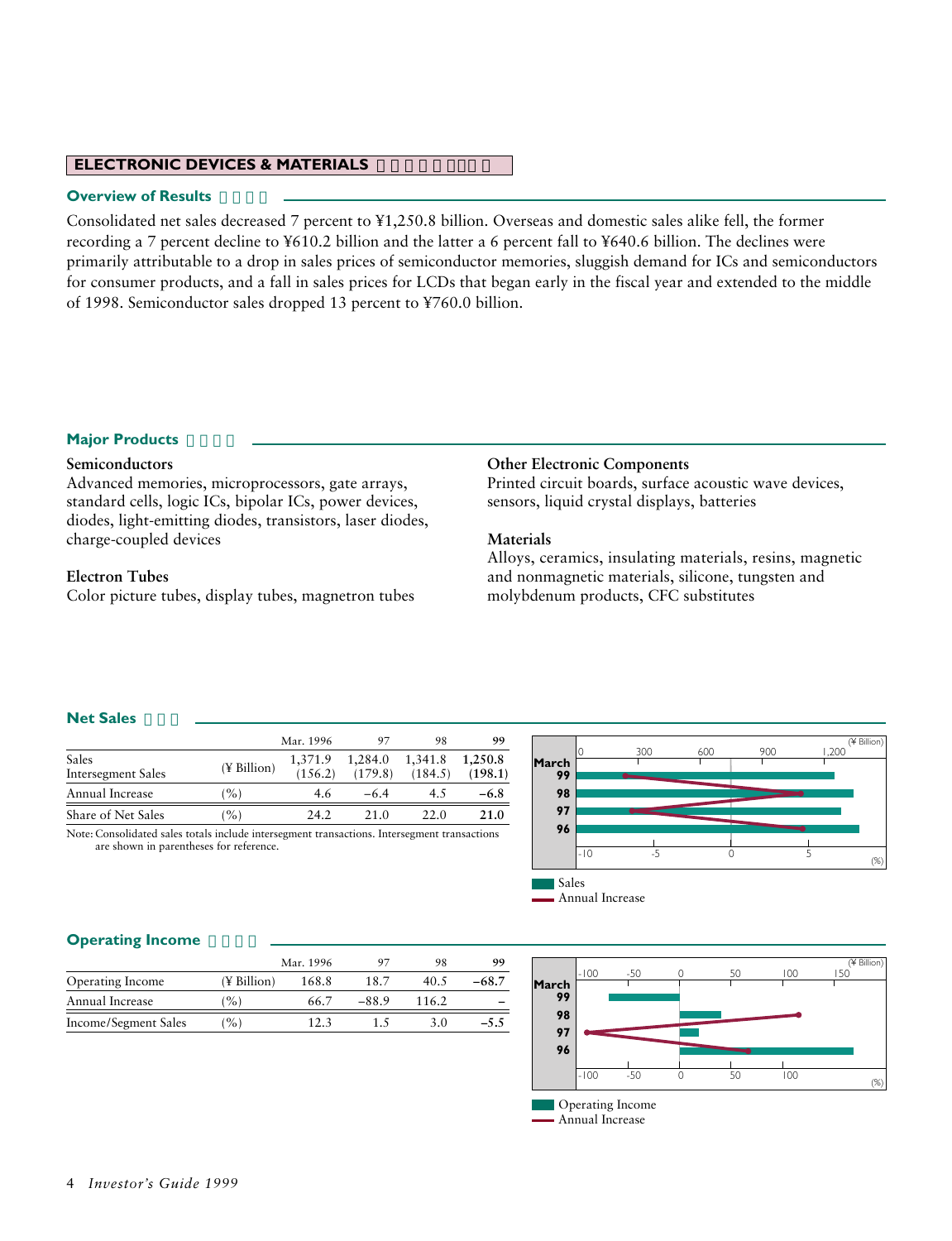## **POWER & INDUSTRIAL SYSTEMS**

## **Overview of Results**

Consolidated net sales fell 12 percent to ¥990.0 billion. Overseas sales recorded a 7 percent decrease to ¥123.5 billion and domestic sales a 12 percent fall to ¥866.5 billion. Lower sales for power plant system and industrial equipment due to curbs on domestic capital expenditures and weakness in Asian markets caused a sharp drop in sales overall. A cyclical decline in orders for large-scale nuclear power equipment also had an impact on sales.

## **Major Products**

## **Power Plant Systems**

Equipment for nuclear, thermal, geothermal and hydroelectric power plants, substations, computer-controlled transmission systems, fuel cells

#### **Industrial Electrical Apparatus**

Industrial control equipment, induction/synchronous/DC motors, process control instruments, power transformers, voltage regulators, frequency converters

#### **Transportation Equipment**

Mass transportation control systems, electric locomotives, electrical equipment for railway coaches, railway substations, elevators and escalators

## **Machinery**

Machine tools, precision machinery, semiconductor manufacturing equipment, plastic-fabricating machines, die-casting equipment

#### **Net Sales**

|                             |               | Mar. 1996         | 97                | 98                | 99              |
|-----------------------------|---------------|-------------------|-------------------|-------------------|-----------------|
| Sales<br>Intersegment Sales | $(Y$ Billion) | 1,223.2<br>(44.6) | 1,161.3<br>(52.6) | 1.119.6<br>(58.5) | 990.0<br>(42.7) |
| Annual Increase             | $\%$          | 8.0               | $-5.1$            | $-3.6$            | $-11.6$         |
| Share of Net Sales          | $\%$ )        | 21.5              | 18.9              | 18.3              | 16.6            |

Note: Consolidated sales totals include intersegment transactions. Intersegment transactions are shown in parentheses for reference.



#### **Operating Income**

|                      |             | Mar. 1996 |         | 98      | 99      |
|----------------------|-------------|-----------|---------|---------|---------|
| Operating Income     | (¥ Billion) | 48.9      | 35.7    | 18.7    | 10.7    |
| Annual Increase      | $\%$ )      | 34.7      | $-27.1$ | $-47.6$ | $-42.9$ |
| Income/Segment Sales | $\%$ )      |           |         |         |         |



- Annual Increase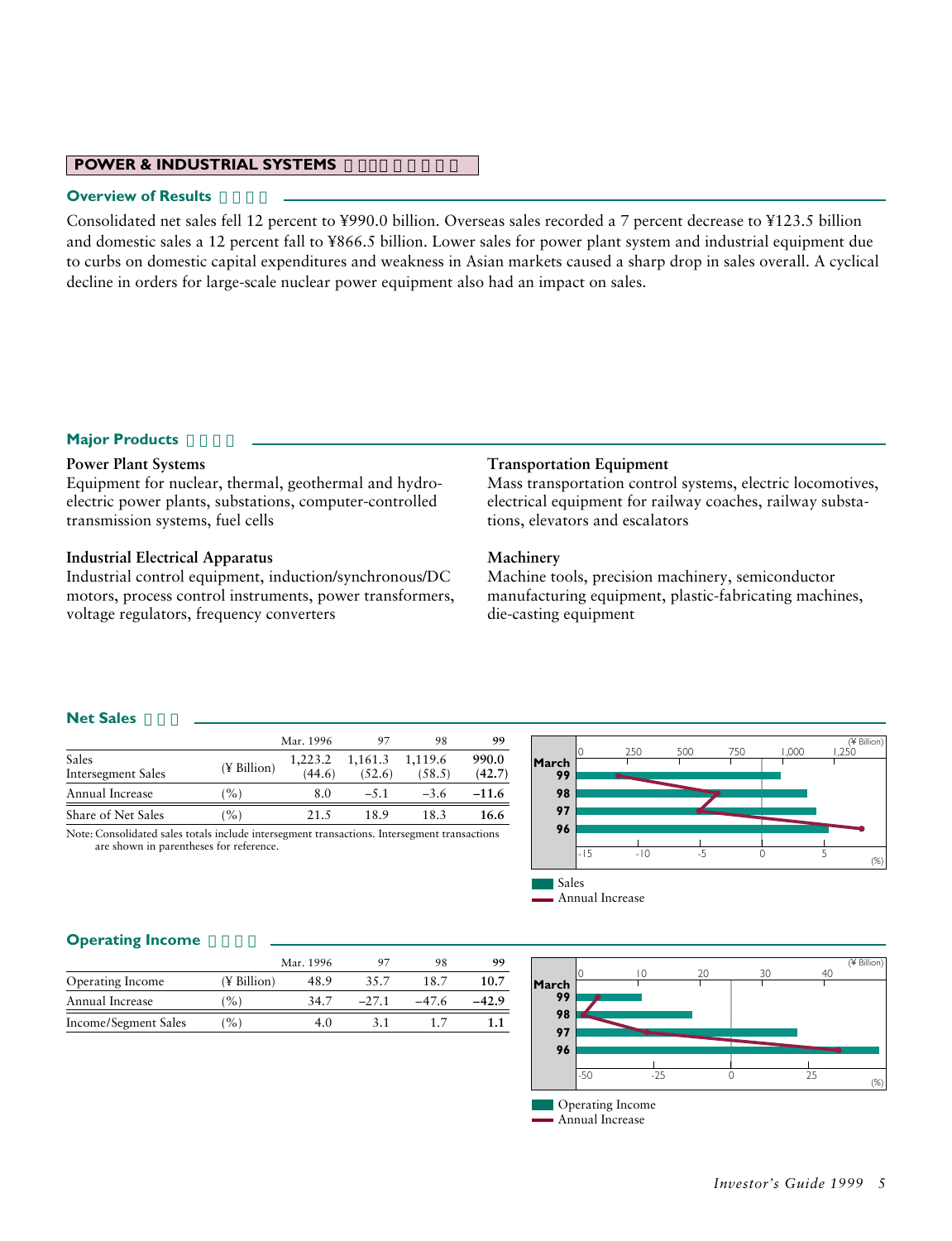## **CONSUMER PRODUCTS**

## **Overview of Results**

Consolidated net sales were on a par with the previous fiscal year at ¥1,040.4 billion. Overseas sales increased 7 percent to ¥321.3 billion, while domestic sales fell 3 percent to ¥719.1 billion. In Japan, weak consumer spending and housing investment posed challenges, but washing machines offering innovative features performed well. Overseas, sales of televisions were higher. A highlight of the year was the popularity of "Miharibanko," a new series of refrigerators which features superb cooling control.

## **Major Products**

## **Video Products**

Video cassette recorders and cameras, color televisions, digital still cameras, high-definition TV systems, satellite broadcasting receivers and decoders

## **Household Products**

Room air conditioners, heaters, electric fans, washing machines, clothes dryers, vacuum cleaners, refrigerators,

microwave ovens, food processors, juicers, blenders, toasters, rice cookers, meat grinders

#### **Lighting Equipment**

Incandescent and fluorescent bulbs, lamps, lamp fixtures

#### **Net Sales**

|                             |             | Mar. 1996         | 97                | 98                | 99                |
|-----------------------------|-------------|-------------------|-------------------|-------------------|-------------------|
| Sales<br>Intersegment Sales | (¥ Billion) | 1,153.5<br>(21.4) | 1,155.6<br>(18.6) | 1,040.4<br>(24.9) | 1,040.4<br>(26.9) |
| Annual Increase             | $\%$ )      | $-1.3$            | 0.2               | $-10.0$           | 0.0               |
| Share of Net Sales          | $\%$        | 20.3              | 18.9              | 17.0              | 17.5              |

Note: Consolidated sales totals include intersegment transactions. Intersegment transactions are shown in parentheses for reference.



## **Operating Income**

|                      |             | Mar. 1996 |         | 98      | 99      |
|----------------------|-------------|-----------|---------|---------|---------|
| Operating Income     | (¥ Billion) | $-28.0$   | $-15.9$ | $-45.3$ | $-31.2$ |
| Annual Increase      | $\%$        |           |         |         |         |
| Income/Segment Sales | (%)         | $-2.4$    | $-1.4$  | $-4.3$  | $-3.0$  |

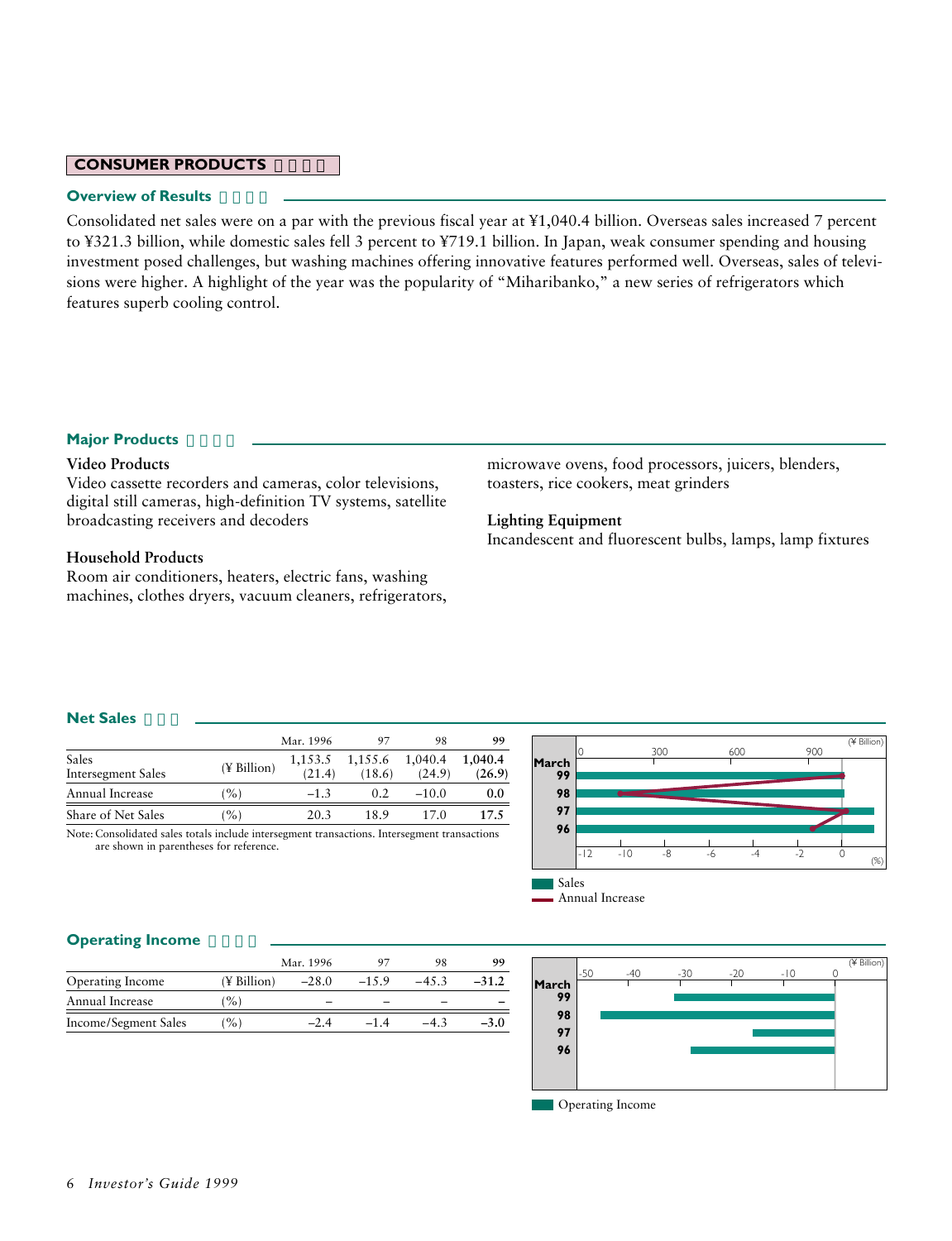## **SERVICES & OTHER**

#### **Overview of Results**

Consolidated net sales rose 1 percent to ¥423.8 billion. The slight increase was mainly the result of greater procurement of raw materials from overseas.

## **Major Products**

**Real Estate** Leasing and sales

**Financial Services** Corporate and consumer finance, insurance **Transportation** Trucking and warehousing

#### **Purchasing**

Procurement of raw materials, components and finished products

## **Net Sales**

|                             |             | Mar. 1996        | 97               | 98               | 99               |
|-----------------------------|-------------|------------------|------------------|------------------|------------------|
| Sales<br>Intersegment Sales | (¥ Billion) | 302.3<br>(199.9) | 372.0<br>(269.3) | 420.0<br>(297.2) | 423.8<br>(302.9) |
| Annual Increase             | $\%$        | 14.6             | 23.1             | 12.9             | 0.9              |
| Share of Net Sales          | $\%$ )      | 5.3              | 6.1              | 6.9              |                  |

Note: Consolidated sales totals include intersegment transactions. Intersegment transactions are shown in parentheses for reference.



## **Operating Income**

|                      |             | Mar. 1996 | 97   | 98   | 99     |
|----------------------|-------------|-----------|------|------|--------|
| Operating Income     | (¥ Billion) | 15.6      | 18.5 | 24.8 | 23.4   |
| Annual Increase      | $\%$        | 2.7       | 18.8 | 33.5 | $-5.4$ |
| Income/Segment Sales | $\%$ )      |           |      | 59   | 5.5    |

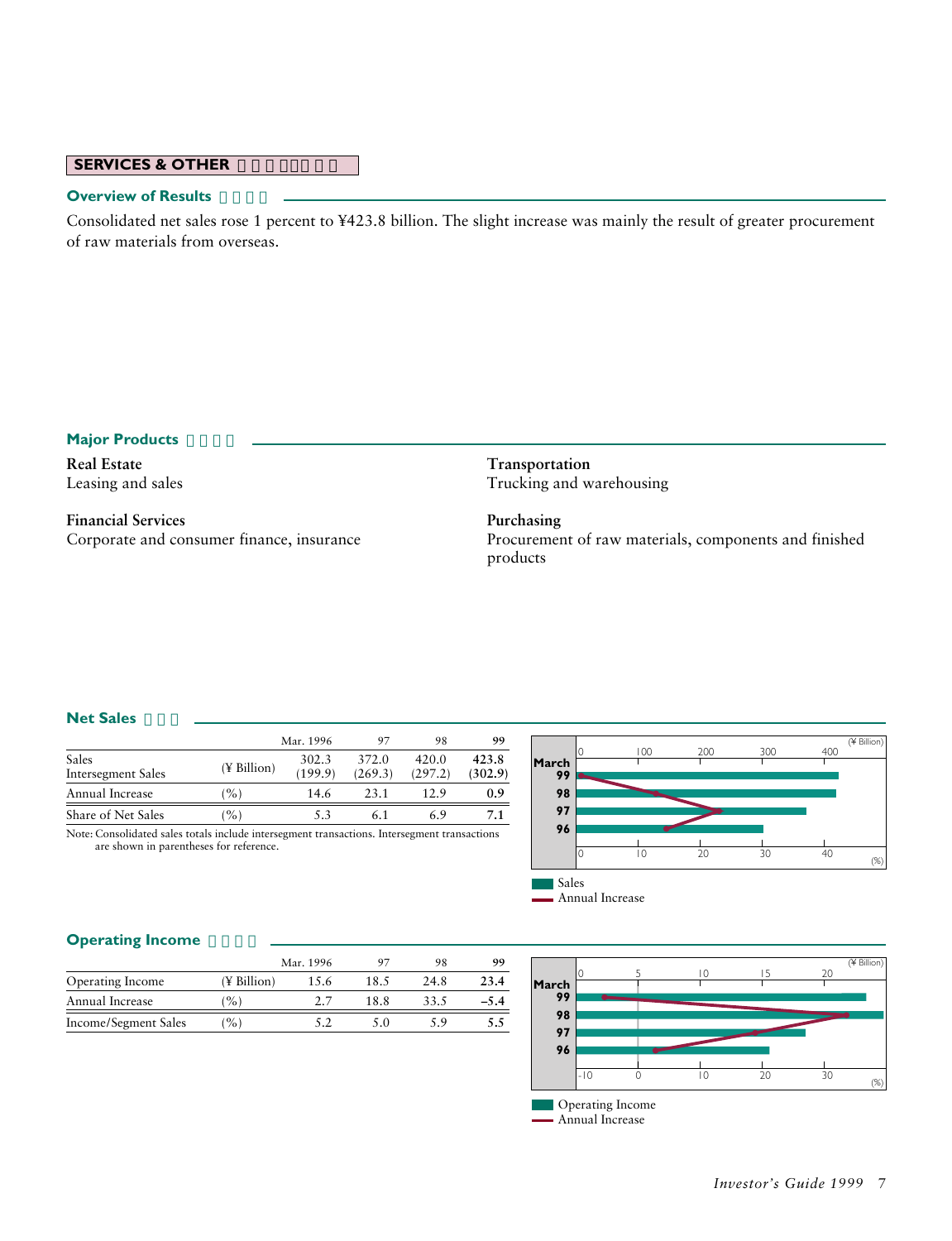## **Geographic Segment Performance**

#### **Net Sales**

|              |                                                       | Mar. 1996 | 97 |
|--------------|-------------------------------------------------------|-----------|----|
| Japan        | $(\text{\textdegree{*}}$ Billion) 4,724.4 4,900.4     |           |    |
| Overseas     | $(\text{\texttt{Y}} \text{ Billion})$ 1,364.1 1,736.3 |           |    |
| Eliminations | $(Y \text{ Billion})$ $(896.3)$ $(1,114.8)$           |           |    |
| Consolidated | $(\text{\texttt{Y}} \text{ Billion})$ 5,192.2 5,521.9 |           |    |

|               |               | Mar. 98 | 99                      |
|---------------|---------------|---------|-------------------------|
| Japan         | $(Y$ Billion) | 4,808.1 | 4,500.3                 |
| North America | $(Y$ Billion) | 804.6   | 864.3                   |
| Asia          | $(Y$ Billion) | 580.8   | 603.2                   |
| Europe        | $(Y$ Billion) | 490.1   | 552.2                   |
| Other         | $(Y$ Billion) | 50.5    | 51.5                    |
| Eliminations  | $(Y$ Billion) |         | $(1,275.6)$ $(1,270.6)$ |
| Consolidated  | $(Y$ Billion) | 5,458.5 | 5,300.9                 |



Japan

Overseas

Notes: 1. The above graph shows figures before eliminations. 2. Prior-period data for the fiscal year ended March 31, 1998 have been reclassified to conform with the current classification.

## **Operating Income**

|              |               | Mar. 1996 |       |  |
|--------------|---------------|-----------|-------|--|
| Japan        | $(Y$ Billion) | 232.3     | 188.5 |  |
| Overseas     | (¥ Billion)   | 37.5      | 10.4  |  |
| Eliminations | (¥ Billion)   | (7.2)     | (1.1) |  |
| Consolidated | (¥ Billion)   | 262.6     | 197.8 |  |

|               |               | Mar. 98 | 99      |
|---------------|---------------|---------|---------|
| Japan         | $(Y$ Billion) | 75.4    | 21.2    |
| North America | $(Y$ Billion) | $-22.5$ | $-11.7$ |
| Asia          | $(Y$ Billion) | 16.6    | 9.1     |
| Europe        | $(Y$ Billion) | 5.6     | 4.5     |
| Other         | $(Y$ Billion) | 1.7     | 1.6     |
| Eliminations  | $(Y$ Billion) | 5.5     | 5.8     |
| Consolidated  | $(Y$ Billion) | 82.3    | 30.5    |



**Overseas** 

Notes: 1. The above graph shows figures before eliminations. 2. Prior-period data for the fiscal year ended March 31, 1998 have been reclassified to conform with the current classification.

## **Identifiable Assets**

|                                        |                                        | Mar. 1996                                         | 97    |  |
|----------------------------------------|----------------------------------------|---------------------------------------------------|-------|--|
| Japan                                  |                                        | $(\text{\textdegree{*}}$ Billion) 4,466.0 4,604.4 |       |  |
| Overseas                               | $(\text{\textdegree{*}}$ Billion 697.0 |                                                   | 940.1 |  |
| Corporate and Eliminations (¥ Billion) |                                        | 397.5                                             | 264.8 |  |
| Consolidated                           |                                        | (¥ Billion) $5,560.5$ $5,809.3$                   |       |  |

|                                        |             | Mar. 98 | 99      |
|----------------------------------------|-------------|---------|---------|
| Japan                                  | (¥ Billion) | 4,934.7 | 5,157.3 |
| North America                          | (¥ Billion) | 344.5   | 302.1   |
| Asia                                   | (¥ Billion) | 289.0   | 280.0   |
| Europe                                 | (¥ Billion) | 238.8   | 207.0   |
| Other                                  | (¥ Billion) | 29.8    | 27.5    |
| Corporate and Eliminations (¥ Billion) |             | 225.3   | 49.7    |
| Consolidated                           | (¥ Billion) | 6,062.1 | 6,023.6 |



**Overseas** 

Notes: 1. The above graph shows figures before eliminations. 2. Prior-period data for the fiscal year ended March 31, 1998 have been reclassified to conform with the current classification.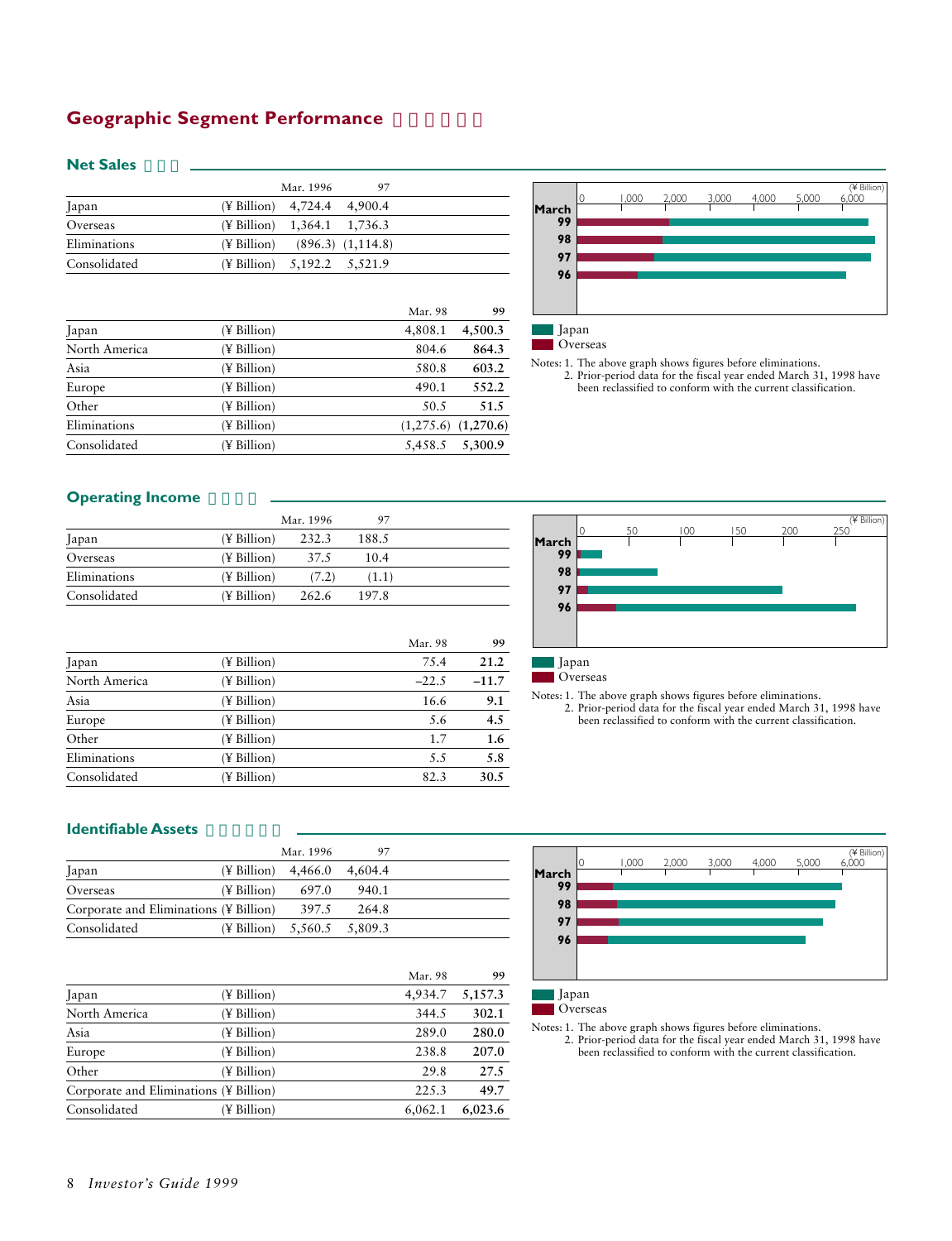## **Sales by Region**



## **North America**

**Europe** 



|                    |               | Mar. 1996 | 97    | 98    | 99    |  |
|--------------------|---------------|-----------|-------|-------|-------|--|
| Sales              | $(Y$ Billion) | 671.2     | 852.2 | 794.2 | 843.0 |  |
| Share of Net Sales | $\frac{9}{6}$ | 12.9      | 1.5.4 | 14.6  | 15.9  |  |

## Share of Net Sales

|     | 671.2         | 852.2 | 794.2 | 843. |
|-----|---------------|-------|-------|------|
| (%) | 12.9          | 15.4  | 14.6  | 15.  |
|     |               |       |       |      |
|     | $(Y$ Billion) |       |       |      |



## **Asia and Other**

|                    |               |           |       |       |       | March    |       | 200                | 400 | 600            | 800 |
|--------------------|---------------|-----------|-------|-------|-------|----------|-------|--------------------|-----|----------------|-----|
|                    |               |           |       |       |       | 99       |       |                    |     |                |     |
|                    |               |           |       |       |       | 98       |       |                    |     |                |     |
|                    |               |           |       |       |       | 97<br>96 |       |                    |     |                |     |
|                    |               |           |       |       |       |          |       |                    |     | $\overline{0}$ | 15  |
|                    |               | Mar. 1996 | 97    | 98    | 99    |          |       |                    |     |                |     |
| Sales              | $(Y$ Billion) | 633.6     | 706.7 | 749.2 | 713.3 |          | Sales | Share of Net Sales |     |                |     |
| Share of Net Sales | (%)           | 12.2      | 12.8  | 13.7  | 13.4  |          |       |                    |     |                |     |

(¥ Billion)

(%)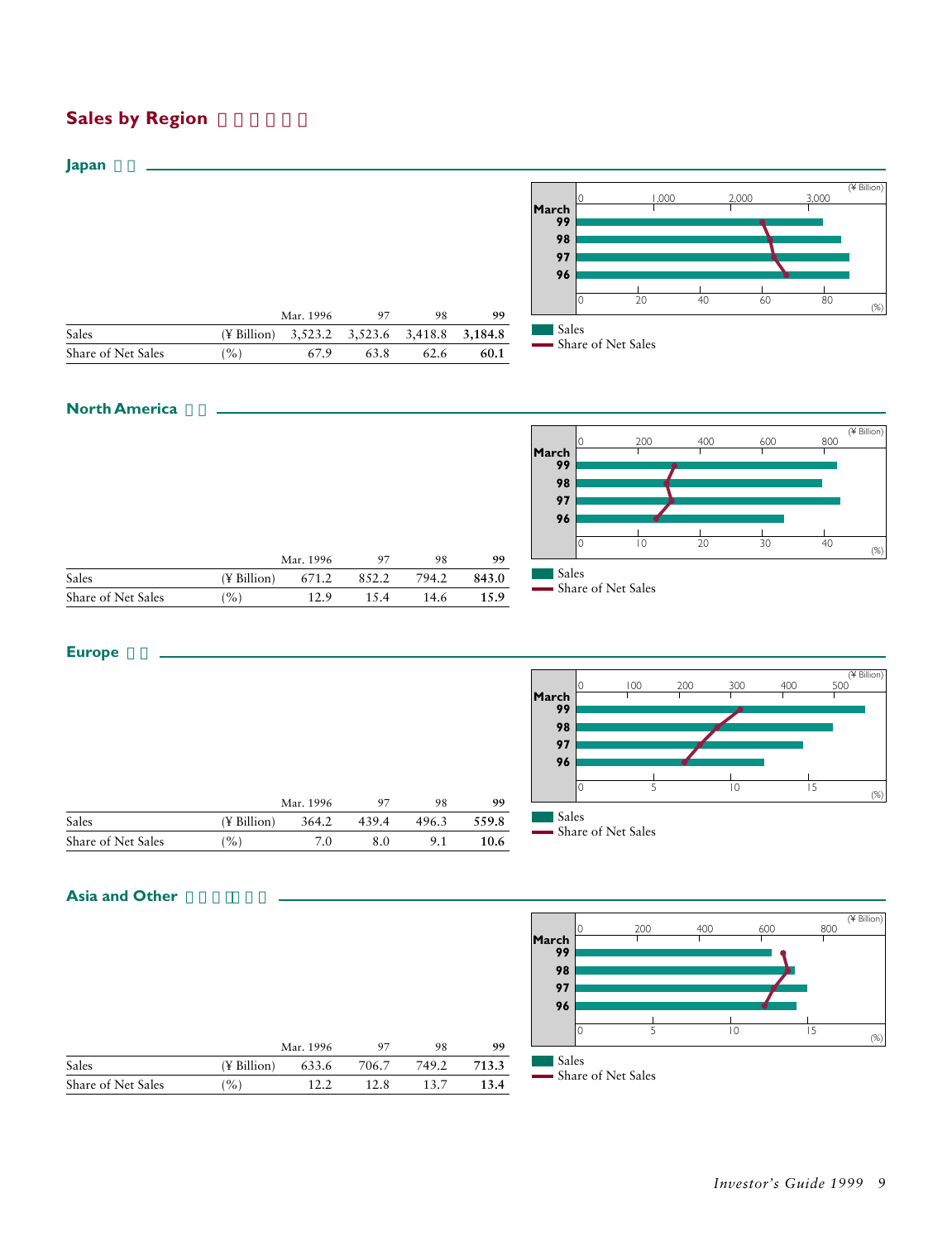## **Major Performance Indicators**

## **Capital Expenditures**

(Completed Projects, Investments in Property, Plant and Equipment Only)



Mar. 1996 97 98 **99** Capital Expenditures (¥ Billion) 308.7 341.0 339.6 **375.5** Share of Net Sales (%) 5.9 6.2 6.2 **7.1**

Mar. 1996 97 98 **99**



## **Depreciation**



## **R&D Expenditures**

|                                          |             | Mar. 1996 | 97    | 98    | 99    |
|------------------------------------------|-------------|-----------|-------|-------|-------|
| Research and Development<br>Expenditures | (¥ Billion) | 314.8     | 332.6 | 322.9 | 316.7 |
| Share of Net Sales                       | $\%$        | 6.1       | 6.0   | 5.9   | 6.0   |

Depreciation (¥ Billion) 262.0 252.7 291.4 **309.8**



Research and Development Expenditures - Share of Net Sales

## **Assets and Turnover**

|                     |             |           |         |         |         |             |                     | 1,000          | 2,000 | 3,000 | 4,000 | 5,000            | (¥ Billion)<br>6,000 |
|---------------------|-------------|-----------|---------|---------|---------|-------------|---------------------|----------------|-------|-------|-------|------------------|----------------------|
|                     |             |           |         |         |         | March<br>99 |                     |                |       |       |       |                  |                      |
|                     |             |           |         |         |         | 98          |                     |                |       |       |       |                  |                      |
|                     |             |           |         |         |         | 97<br>96    |                     |                |       |       |       |                  |                      |
|                     |             |           |         |         |         |             |                     |                |       |       |       |                  |                      |
|                     |             | Mar. 1996 | 97      | 98      | 99      |             |                     |                | 0.5   |       |       | $\overline{0}$ . | (Times)              |
| <b>Total Assets</b> | (¥ Billion) | 5,560.5   | 5,809.3 | 6,062.1 | 6,023.6 |             | <b>Total Assets</b> |                |       |       |       |                  |                      |
| Asset Turnover      | Times)      | 0.94      | 0.97    | 0.92    | 0.88    |             |                     | Asset Turnover |       |       |       |                  |                      |

Note: Asset Turnover=Net Sales/Average Total Assets.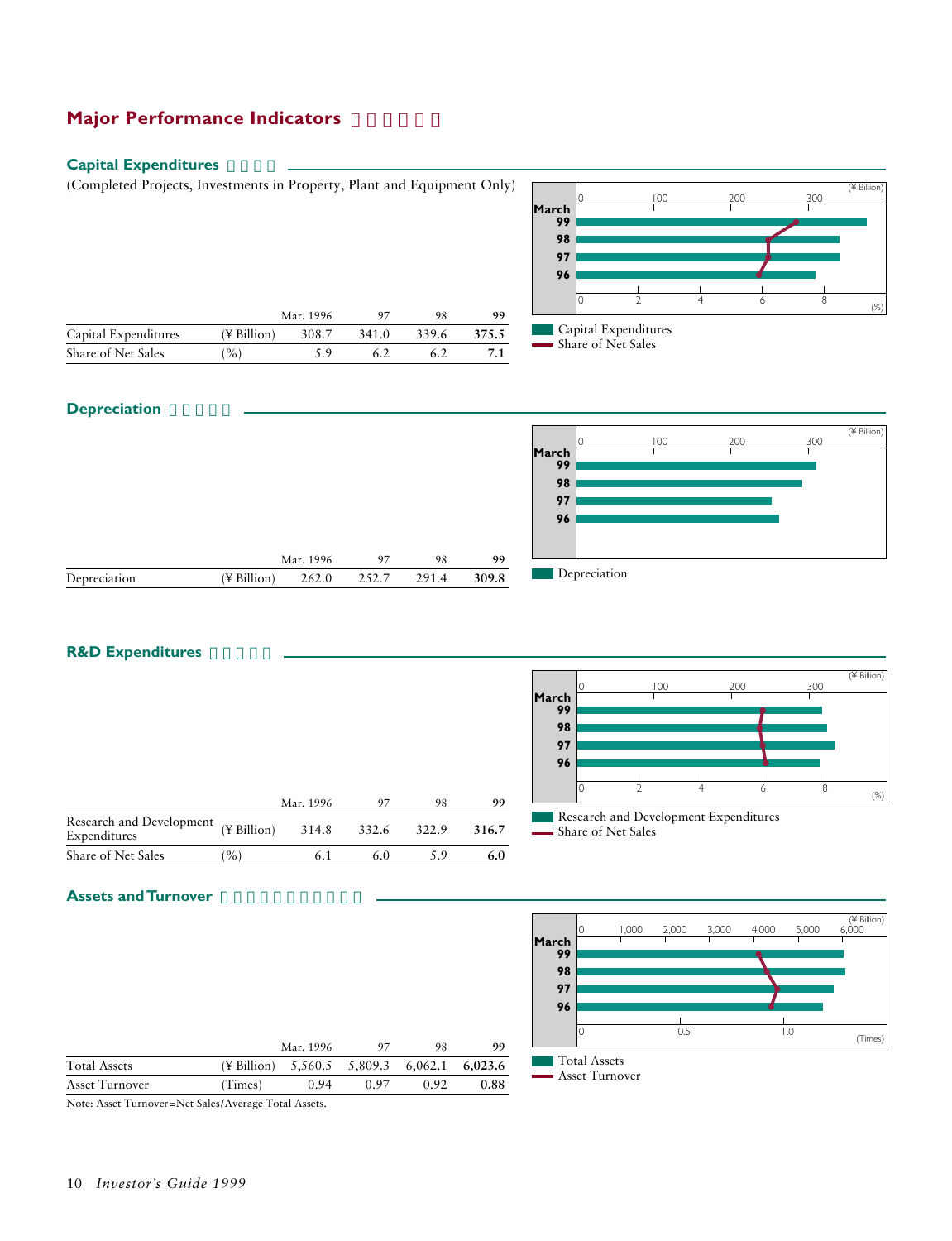## **Debt and Interest Coverage**

|                          |             | Mar. 1996 | 97              | 98      | 99      |
|--------------------------|-------------|-----------|-----------------|---------|---------|
| Debt                     | (¥ Billion) | 1,810.7   | 1,954.0         | 2,260.8 | 2,181.7 |
| Short-Term Debt          | (¥ Billion) | 1,138.0   | 1,235.8 1,248.4 |         | 1,003.3 |
| Long-Term Debt           | (¥ Billion) | 672.7     | 718.2           | 1,012.4 | 1,178.4 |
| <b>Interest Coverage</b> | (Times)     | 4.8       | 4.2             | 1.9     | 1.0     |

Note: Short-Term Debt=Short-Term Borrowings + Current Portion of Long-Term Debt. Interest Coverage=(Operating Income + Interest Received + Dividends Received)/ Interest Expense.

#### **Shareholders' Equity and Debt/Equity Ratio**



Short-Term Debt Long-Term Debt

- Interest Coverage

Debt/Equity Ratio



|                      |         | Mar. 1996                                             | 97 | 98  | 99  |
|----------------------|---------|-------------------------------------------------------|----|-----|-----|
| Shareholders' Equity |         | $(Y \text{ Billion})$ 1,202.3 1,264.8 1,201.6 1,050.3 |    |     |     |
| Debt/Equity Ratio    | (Times) | 1.5                                                   |    | 1.9 | 2.1 |

## **Return on Assets and Return on Sales**

|                  |      | Mar. 1996 | 98 | 99     |
|------------------|------|-----------|----|--------|
| Return on Assets | $\%$ | 1.6       |    | -0.2   |
| Return on Sales  | $\%$ |           |    | $-0.3$ |



Note: Return on Assets=Net Income/Average Total Assets.

Return on Sales=Net Income/Net Sales.

## **Return on Equity**



Note: Return on Equity=Net Income/Average Total Shareholders' Equity.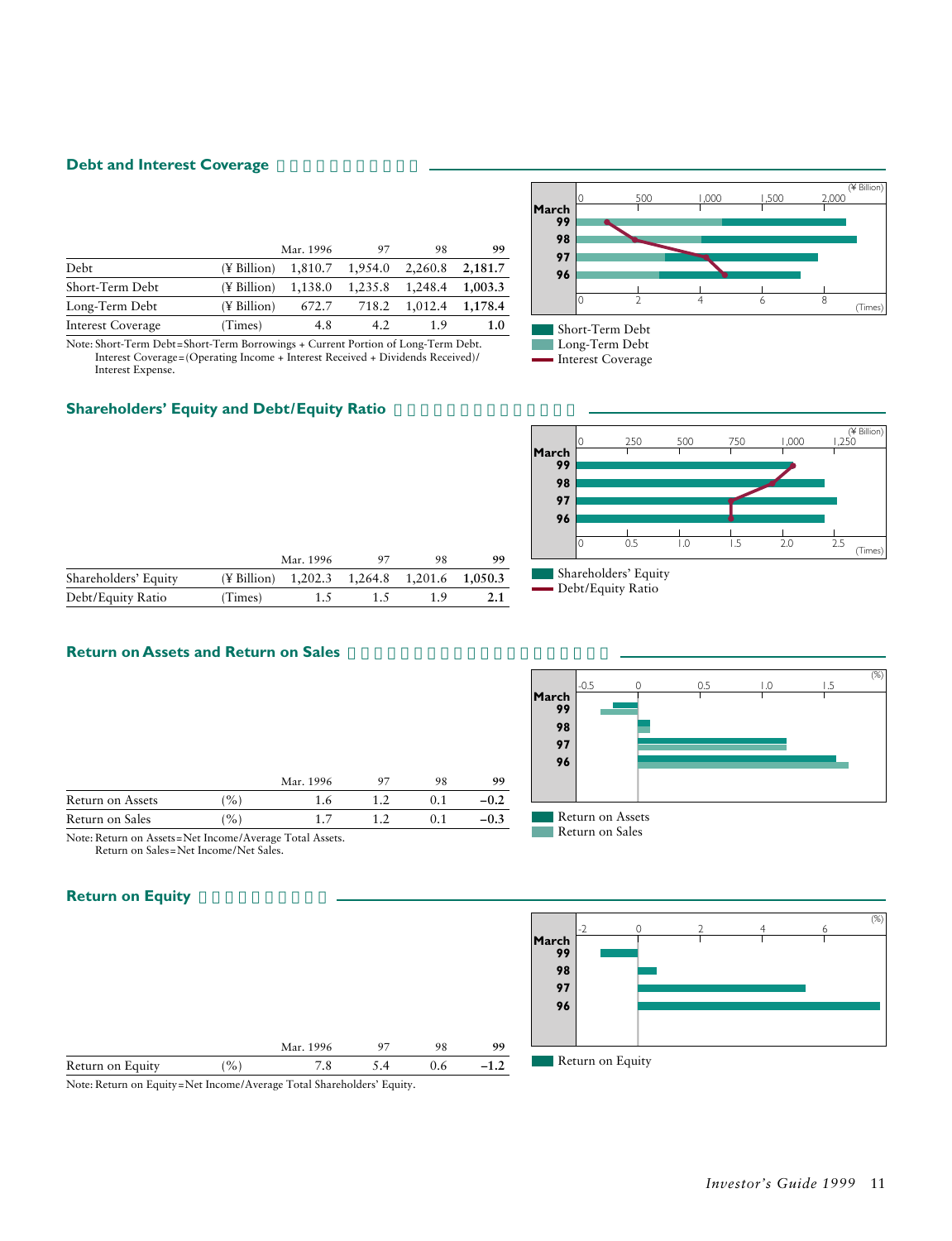## **NON-CONSOLIDATED RESULTS**

## **Analysis of Operations**

#### **Net Sales**



## **Cost of Sales**

|             | 500 | 1,000 | 1,500 | 2,000 | 2,500 | (¥ Billion) |
|-------------|-----|-------|-------|-------|-------|-------------|
| March<br>99 |     |       |       |       |       |             |
|             |     |       |       |       |       |             |
| 98          |     |       |       |       |       |             |
| 97          |     |       |       |       |       |             |
| 96          |     |       |       |       |       |             |
|             | 20  | 40    | 60    |       | 80    | (%)         |

|                    |                                             | Mar. 1996 | 97   | 98   | 99   |
|--------------------|---------------------------------------------|-----------|------|------|------|
| Cost of Sales      | (¥ Billion) 2,815.7 2,923.8 2,925.8 2,723.7 |           |      |      |      |
| Share of Net Sales | $\%$ )                                      | 75.8      | 76.5 | 79.1 | 79.9 |

## **Selling, General and Administrative Expenses**

|                                                 |               |           |       |       |       | 77<br>98<br>97<br>96 |
|-------------------------------------------------|---------------|-----------|-------|-------|-------|----------------------|
|                                                 |               | Mar. 1996 | 97    | 98    | 99    |                      |
| Selling, General and<br>Administrative Expenses | $(Y$ Billion) | 727.8     | 758.2 | 727.0 | 669.2 | Sel<br>Sh:           |
| Share of Net Sales                              | (%)           | 19.6      | 19.8  | 19.6  | 19.7  |                      |



400 600 800

(¥ Billion)

(%)

Iling, General and Administrative Expenses are of Net Sales

0 200

Share of Net Sales

## **Operating Income**

|                         |             | Mar. 1996 | 97    | 98   | 99   |
|-------------------------|-------------|-----------|-------|------|------|
| <b>Operating Income</b> | (¥ Billion) | 169.6     | 139.6 | 47.2 | 14.7 |
| Share of Net Sales      | $($ %)      | 4.6       | 37    |      | 0.4  |

**March 96 97 98 99** 0 50 0 2 100 150 4 6 8 (¥ Billion)  $(9)$ Operating Income Share of Net Sales

Note: Operating Income=Net Sales – Cost of Sales – Selling, General and Administrative Expenses.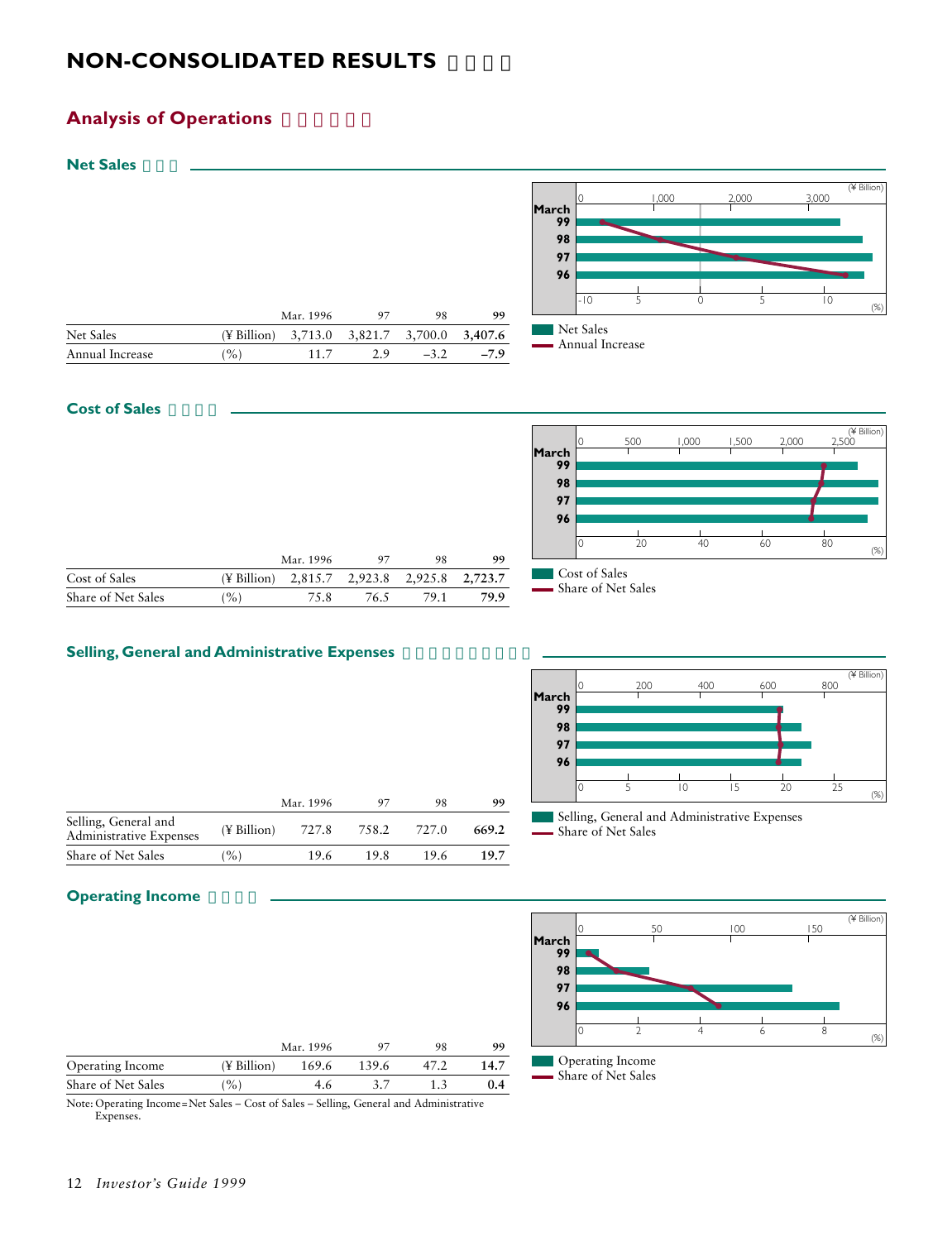## **Income Before Income Taxes**



|                                        |               | Mar. 1996 |      |      | 99      |
|----------------------------------------|---------------|-----------|------|------|---------|
| Income Before Income Taxes (¥ Billion) |               | 121.4     | 90.2 | 38.5 | $-12.3$ |
| Share of Net Sales                     | $\frac{9}{0}$ | 3.3       |      | 1 O  | $-0.4$  |



Cash Dividends per Share

Payout Ratio

#### **Net Income**



|                    |               | Mar. 1996 |      | 98    | 99      |
|--------------------|---------------|-----------|------|-------|---------|
| Net Income         | $(Y$ Billion) | 62.5      | 60.1 |       | $-15.6$ |
| Share of Net Sales | $\frac{9}{6}$ |           | 1.6  | (0.9) | $-0.5$  |

## **Net Income and Cash Dividends per Share, and Payout Ratio** 1

|                          |               | Mar. 1996 | 97    | 98    | 99      |
|--------------------------|---------------|-----------|-------|-------|---------|
| Net Income per Share     | ¥)            | 19.42     | 18.68 | 10.27 | $-4.84$ |
| Cash Dividends per Share | $(\yen)$      | 10.00     | 10.00 | 10.00 | 6.00    |
| Payout Ratio             | $\frac{9}{6}$ | 51.5      | 53.5  | 97.4  |         |



Note: Payout Ratio=Cash Dividends/Net Income.

## **Productivity**

|                                    | Mar. 1996 | 97            | 98     | 99     |
|------------------------------------|-----------|---------------|--------|--------|
| Per Employee Amounts (¥ Thousand): |           |               |        |        |
| Net Sales                          |           | 51,344 54,747 | 54,850 | 52,506 |
| Net Income                         | 864       | 861           | 490    | $-240$ |
| Number of Employees at Period End  | 71,170    | 68,441        | 66,471 | 63,328 |

(¥ Thousand<br>50,000 20,000 30,000 40,000  $0.000$ **March 99 98 97 96**  $\mathbf{I}$  $\mathbf{I}$ -400 -200 0 200 400 600 800 (¥ Thousand) Net Sales per Employee Net Income per Employee

Note: Net Sales per Employee=Net Sales/Average Employees.

Net Income per Employee=Net Income/Average Employees.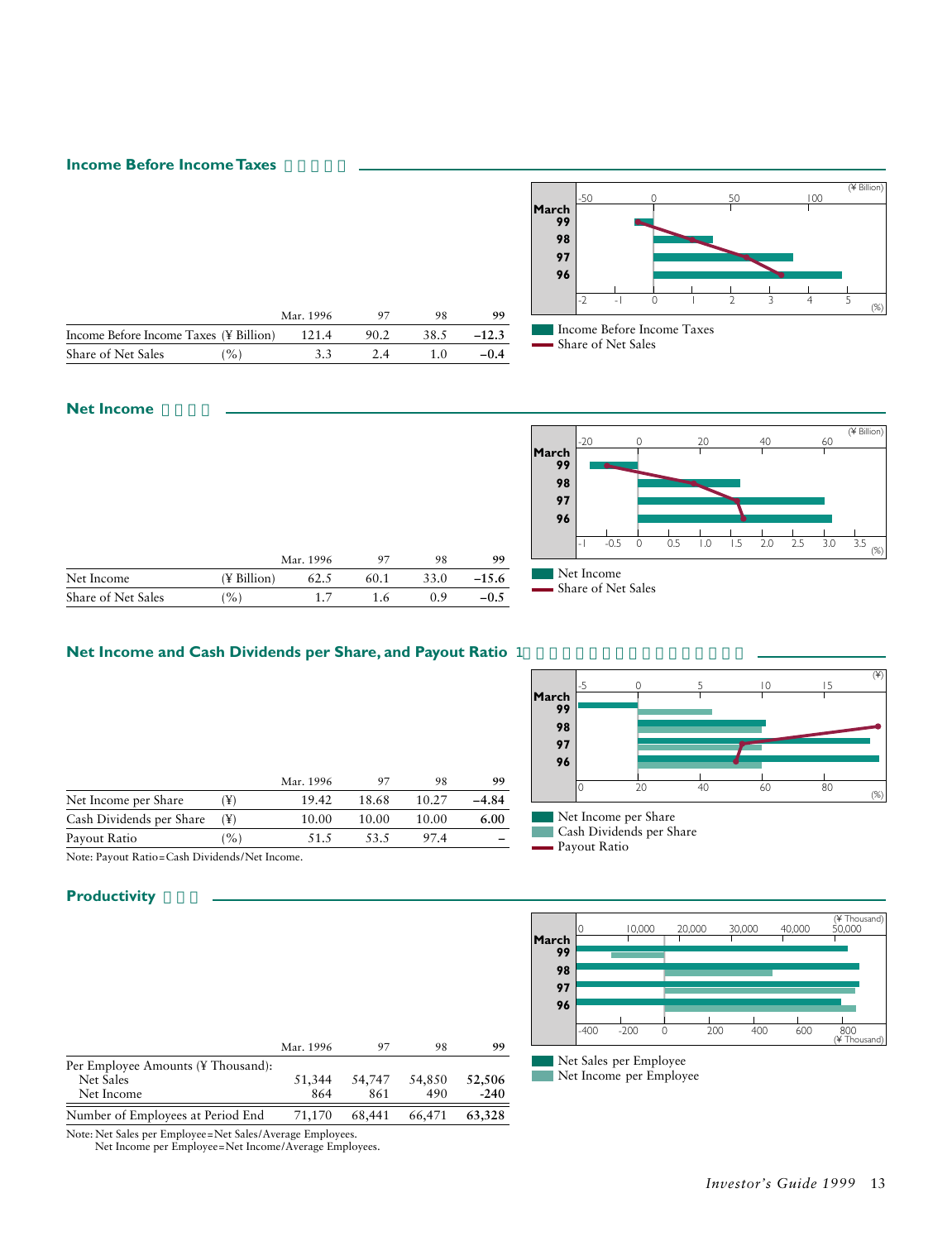## **Industry Segment Performance**

## **Information & Communication Systems**



|                    |                                               | Mar. 1996 | 97   | 98     | 99     |
|--------------------|-----------------------------------------------|-----------|------|--------|--------|
| Sales              | $(Y \text{ Billion})$ 1,212.4 1,592.7 1,559.7 |           |      |        | 1446.8 |
| Annual Increase    | $\frac{9}{6}$                                 | 6.1       | 31.4 | $-2.1$ | $-7.2$ |
| Share of Net Sales | $($ %)                                        | 32.6      | 41.7 |        | 42.4   |

Sales Annual Increase

## **Electronic Devices & Materials**



|                    |                                           | Mar. 1996 | 97       | 98    | 99     |
|--------------------|-------------------------------------------|-----------|----------|-------|--------|
| Sales              | $(\text{\textdegree{*}}$ Billion) 1,024.1 |           | 868.1    | 947.7 | 864.3  |
| Annual Increase    | $\frac{9}{6}$                             | 14.3      | $-1.5.2$ | 9.2   | $-8.8$ |
| Share of Net Sales | $\%$ )                                    | 27.6      | 22.7     | 2.5.6 | 25.4   |

# **Power & Industrial Systems**



|                    |               | Mar. 1996 | 97     | 98     | 99      |
|--------------------|---------------|-----------|--------|--------|---------|
| Sales              | $(Y$ Billion) | 972.4     | 881.3  | 817.7  | 735.9   |
| Annual Increase    | $\frac{9}{0}$ | 21.8      | $-9.4$ | $-7.2$ | $-10.0$ |
| Share of Net Sales | $\%$ )        | 26.2      | 23.1   | 22.1   | 21.6    |

## **Consumer Products**

|                    |             | Mar. 1996 | 97     | 98      | 99     |
|--------------------|-------------|-----------|--------|---------|--------|
| Sales              | (¥ Billion) | 504.1     | 479.6  | 374.9   | 360.6  |
| Annual Increase    | $\%$ )      | 3.2       | $-4.9$ | $-21.8$ | $-3.8$ |
| Share of Net Sales | $\%$        | 13.6      | 12.5   | 10.1    | 10.6   |

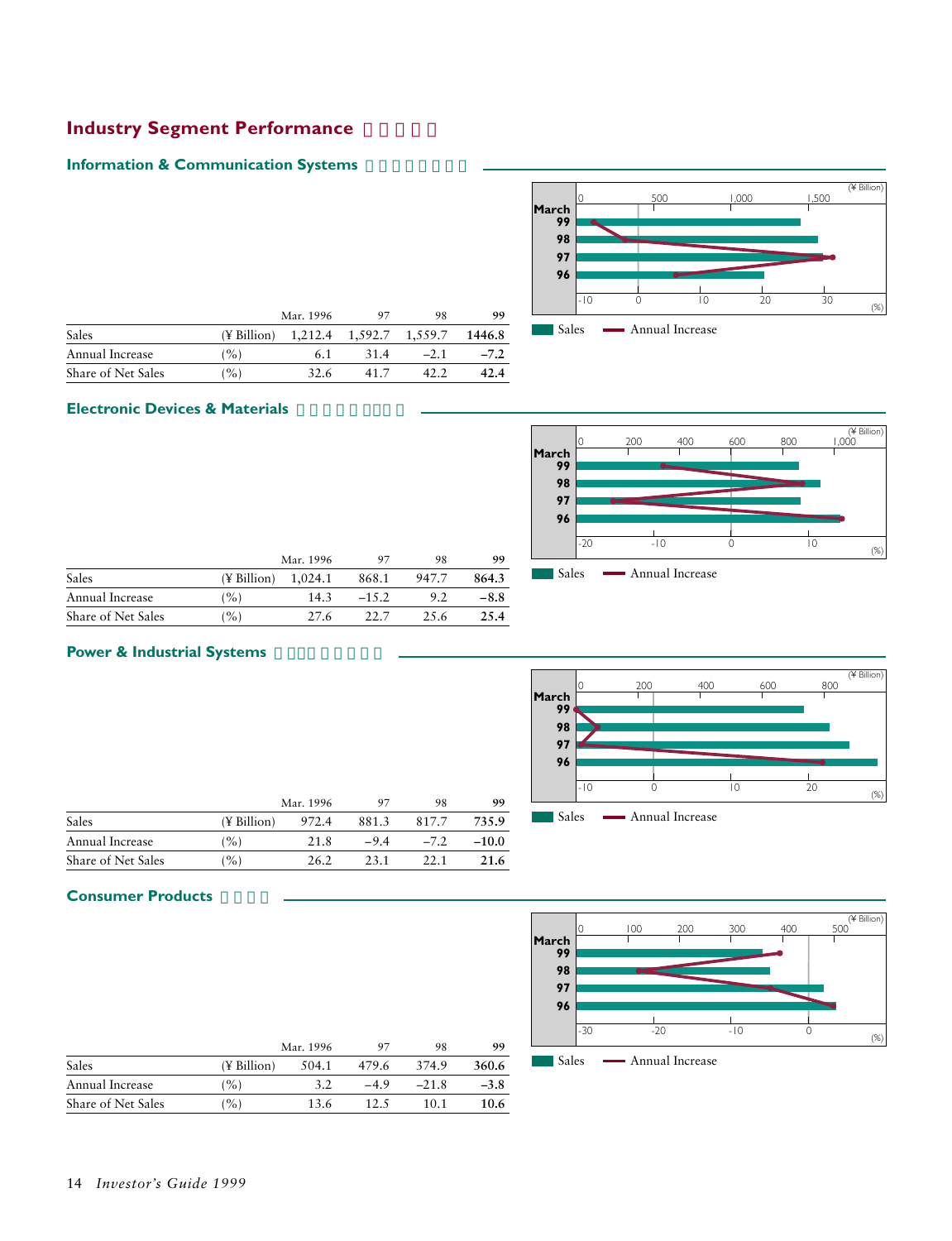## **Major Performance Indicators**

## **Capital Expenditures**

(Orders)



## **Depreciation**



## **R&D Expenditures**

|                                          |             | Mar. 1996 | 97    | 98    | 99    |
|------------------------------------------|-------------|-----------|-------|-------|-------|
| Research and Development<br>Expenditures | (¥ Billion) | 294.6     | 310.0 | 300.0 | 288.7 |
| Share of Net Sales                       | $\%$        | 79        | 8.1   |       | 8.5   |



Research and Development Expenditures - Share of Net Sales

## **Assets and Turnover**

|                     |               |           |         |         |         |                          |                                              | 1,000 | 2,000 | 3,000 | (¥ Billion) |
|---------------------|---------------|-----------|---------|---------|---------|--------------------------|----------------------------------------------|-------|-------|-------|-------------|
|                     |               |           |         |         |         | March<br>99              |                                              |       |       |       |             |
|                     |               |           |         |         |         | 98                       |                                              |       |       |       |             |
|                     |               |           |         |         |         | 97<br>96                 |                                              |       |       |       |             |
|                     |               |           |         |         |         |                          |                                              | 0.5   | 1.0   | 1.5   |             |
|                     |               | Mar. 1996 | 97      | 98      | 99      |                          |                                              |       |       |       | (Times)     |
| <b>Total Assets</b> | $(Y$ Billion) | 3,419.9   | 3,361.0 | 3,481.0 | 3,333.3 |                          | <b>Total Assets</b><br><b>Asset Turnover</b> |       |       |       |             |
| Asset Turnover      | Times)        | 1.09      | 1.13    | 1.08    | 1.00    | <b>Contract Contract</b> |                                              |       |       |       |             |

Note: Asset Turnover=Net Sales/Average Total Assets.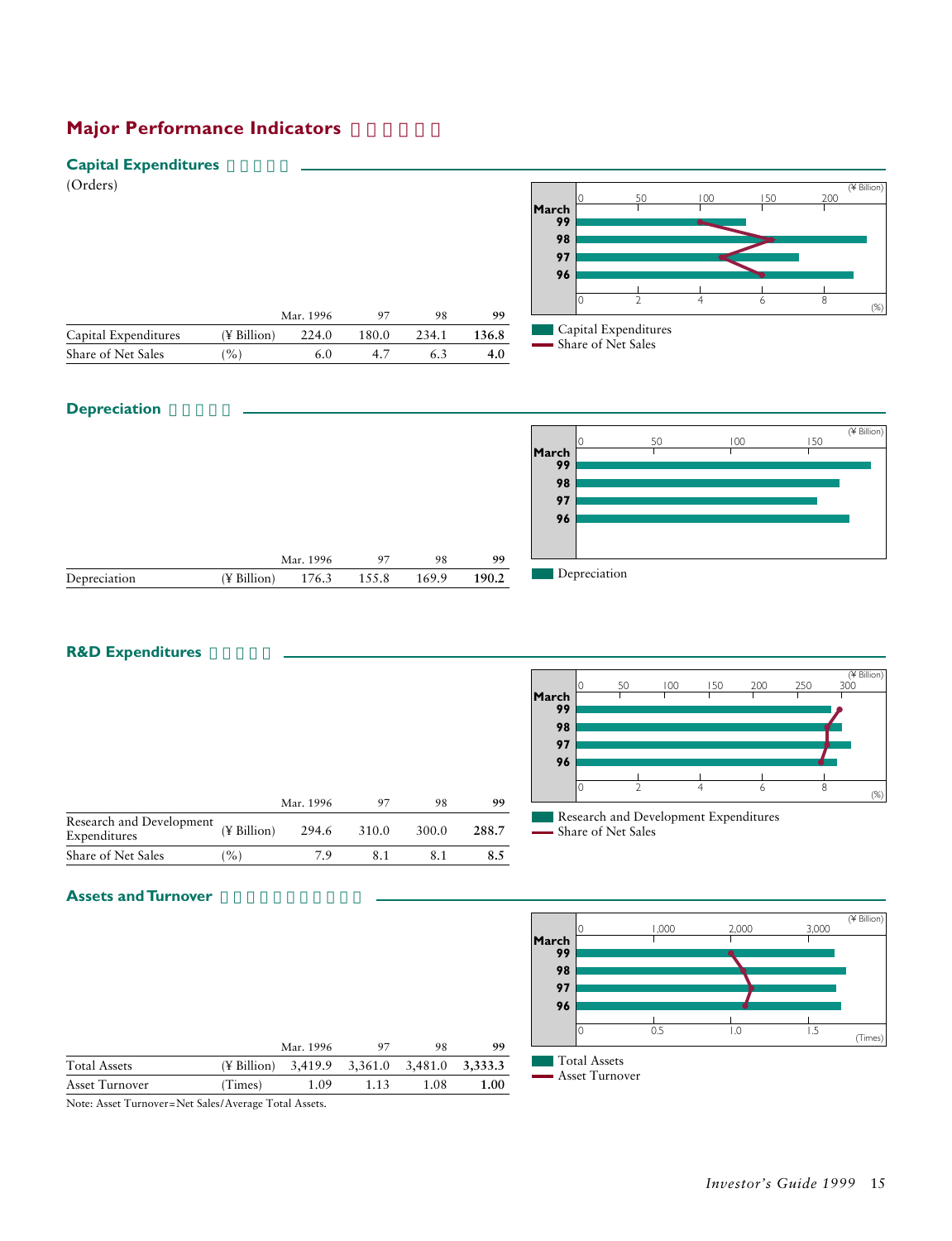## **Debt and Interest Coverage**

|                          |               | Mar. 1996 | 97    | 98    | 99    |
|--------------------------|---------------|-----------|-------|-------|-------|
| Debt                     | (¥ Billion)   | 646.4     | 642.5 | 944.1 | 883.8 |
| Short-Term Debt          | $(Y$ Billion) | 278.5     | 294.8 | 313.4 | 283.7 |
| Long-Term Debt           | $(Y$ Billion) | 367.9     | 347.8 | 630.7 | 600.1 |
| <b>Interest Coverage</b> | Times)        | 7.3       | 8.4   | 4.5   | 2.6   |

Note: Short-Term Debt=Short-Term Borrowings + Current Portion of Long-Term Debt. Interest Coverage=(Operating Income + Interest Received + Dividends Received)/ Interest Expense.

#### **March 96 97 98 99** 0 200 0 2 400 600 800 4 6 8 (¥ Billion) (Times)

Short-Term Debt Long-Term Debt

- Interest Coverage

Debt/Equity Ratio

**March**

Return on Assets Return on Sales

## **Shareholders' Equity and Debt/Equity Ratio**



-1.0 0 1.0

(%)

|                      |         | Mar. 1996                                   | 97  | 98 | 99  |
|----------------------|---------|---------------------------------------------|-----|----|-----|
| Shareholders' Equity |         | (¥ Billion) 1,069.1 1,096.9 1,097.6 1,056.1 |     |    |     |
| Debt/Equity Ratio    | (Times) | 0.6                                         | 0.6 |    | 0.8 |

## **Return on Assets and Return on Sales**

|                  |        | Mar. 1996 | 97  | 98  | 99     |
|------------------|--------|-----------|-----|-----|--------|
| Return on Assets | $\%$   | 1.8       | 1.8 |     | $-0.5$ |
| Return on Sales  | $\%$ ) | 17        | 16  | ሰ ዓ | $-0.5$ |

Note: Return on Assets=Net Income/Average Total Assets.

Return on Sales=Net Income/Net Sales.

## **Return on Equity**



Note: Return on Equity=Net Income/Average Total Shareholders' Equity.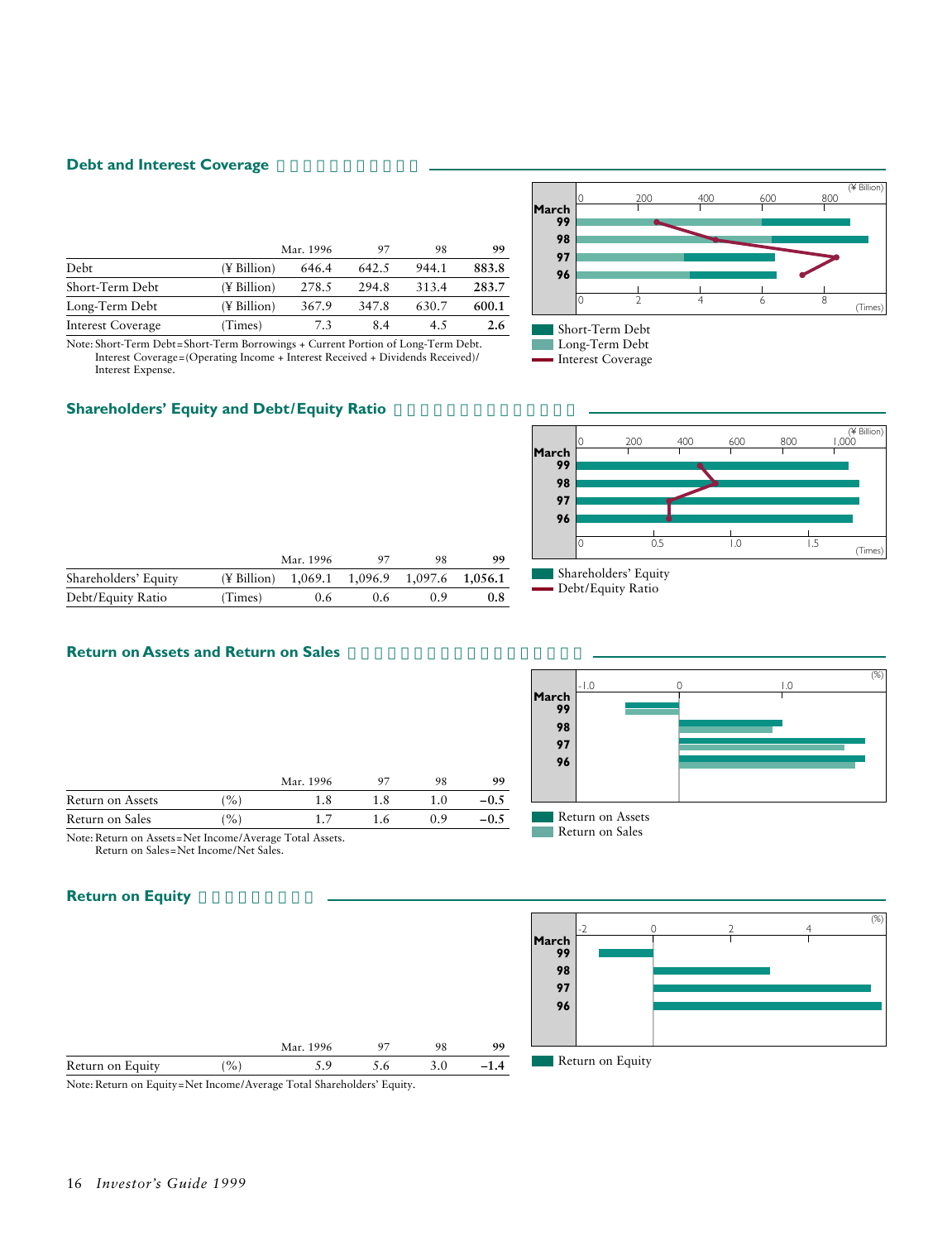## **CONSOLIDATED FINANCIAL STATEMENTS**

| Toshiba Corporation and its Subsidiaries<br>For the years ended March 31, 1997, 1998 and 1999<br>Sales and other income:<br>Net sales | 1997<br>¥5,521,887<br>65,335 | Yen (Millions)<br>1998<br>¥5,458,498 | 1999          |
|---------------------------------------------------------------------------------------------------------------------------------------|------------------------------|--------------------------------------|---------------|
|                                                                                                                                       |                              |                                      |               |
|                                                                                                                                       |                              |                                      |               |
|                                                                                                                                       |                              |                                      |               |
|                                                                                                                                       |                              |                                      | ¥5,300,902    |
| Other income                                                                                                                          |                              | 80,406                               | 126,078       |
|                                                                                                                                       | 5,587,222                    | 5,538,904                            | 5,426,980     |
| Costs and expenses:                                                                                                                   |                              |                                      |               |
| Cost of sales                                                                                                                         | 3,932,585                    | 3,960,158                            | 3,890,622     |
| Selling, general and administrative<br>.                                                                                              | 1,391,471                    | 1,416,046                            | 1,379,797     |
| Interest                                                                                                                              | 51,449                       | 54,022                               | 52,148        |
| Other                                                                                                                                 | 86,261                       | 89,930                               | 93,195        |
|                                                                                                                                       | 5,461,766                    | 5,520,156                            | 5,415,762     |
| Income before income taxes and minority interest<br>.                                                                                 | 125,456                      | 18,748                               | 11,218        |
| Income taxes:                                                                                                                         |                              |                                      |               |
| Current                                                                                                                               | 71,253                       | 27,315                               | 42,949        |
| Deferred                                                                                                                              | 340                          | (2, 840)                             | (17, 455)     |
| (Loss) income before minority interest                                                                                                | 53,863                       | (5,727)                              | (14, 276)     |
| Minority interest in income (loss) of consolidated subsidiaries<br>.                                                                  | 1,310                        | (1, 387)                             | 1,380         |
| Equity in income of affiliated companies<br>.                                                                                         | 14,524                       | 11,677                               | 1,760         |
| Net (loss) income                                                                                                                     | 67,077                       | 7,337<br>¥                           | (13,896)<br>¥ |

## **Consolidated Statements of Income**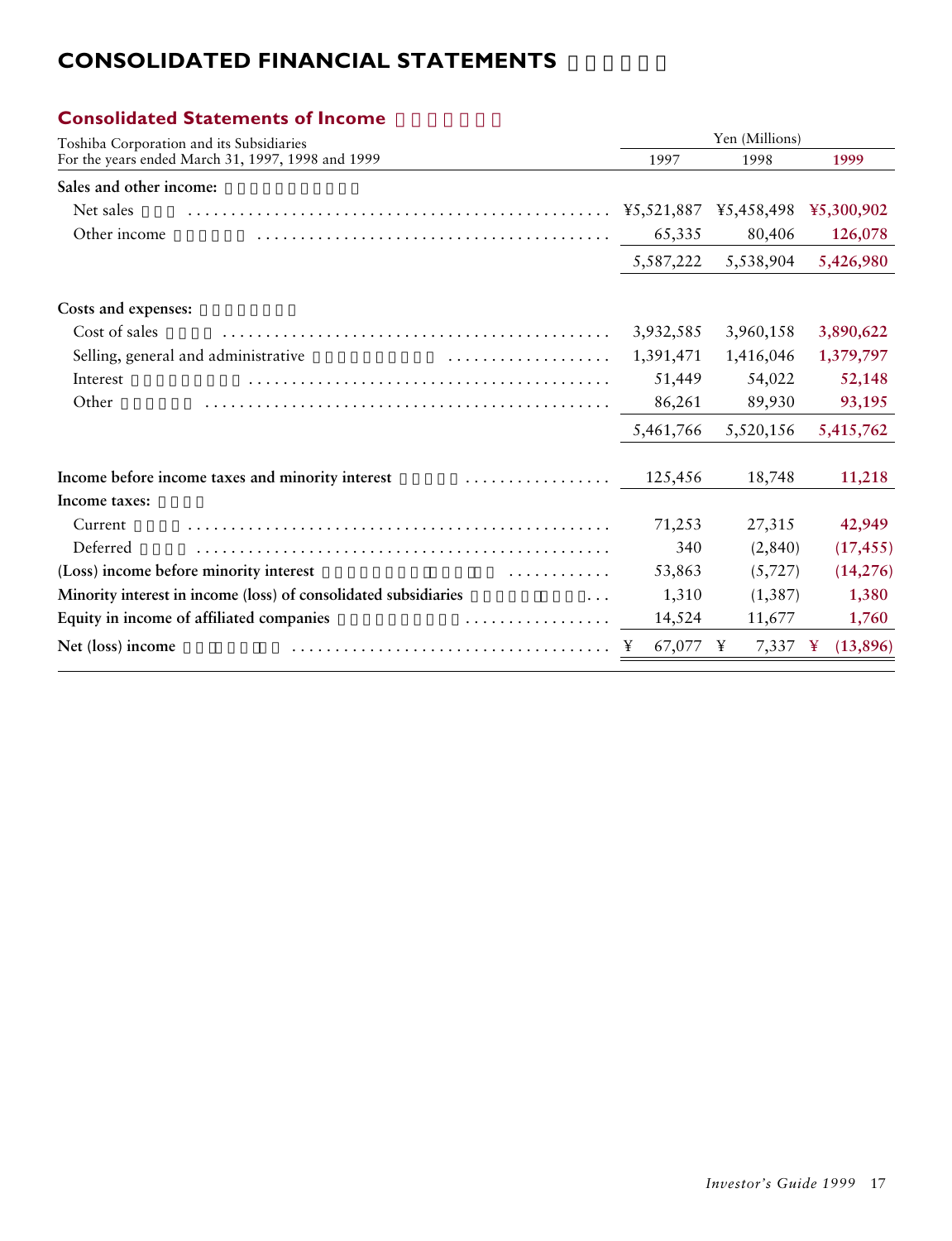## **Consolidated Balance Sheets**

| Toshiba Corporation and its Subsidiaries                            |             | Yen (Millions)                      |             |
|---------------------------------------------------------------------|-------------|-------------------------------------|-------------|
| As of March 31, 1997, 1998 and 1999                                 | 1997        | 1998                                | 1999        |
| <b>ASSETS</b>                                                       |             |                                     |             |
| Current assets:                                                     |             |                                     |             |
| Cash and cash equivalents                                           | 580,420 ¥   | 615,935 ¥                           | 497,752     |
| Marketable securities                                               | 126,770     | 120,748                             | 124,017     |
| Notes and accounts receivable, trade                                | 1,272,238   | 1,218,895                           | 1,137,608   |
| Finance receivables, net                                            | 195,306     | 250,535                             | 259,665     |
| Inventories                                                         | 1,068,154   | 1,001,801                           | 997,886     |
| Prepaid expenses and other current assets                           | 219,762     | 224,044                             | 281,540     |
| Total current assets                                                | 3,462,650   | 3,431,958                           | 3,298,468   |
| Long-term receivables and investments                               | 616,393     | 704,866                             | 657,533     |
| Property, plant and equipment:                                      |             |                                     |             |
| Land                                                                | 159,642     | 154,514                             | 164,973     |
| <b>Buildings</b>                                                    | 998,064     | 1,034,029                           | 1,076,050   |
| Machinery and equipment                                             | 2,592,019   | 2,934,697                           | 3,076,298   |
| Construction in progress                                            | 130,221     | 106,995                             | 72,684      |
| Less - Accumulated depreciation                                     | (2,454,647) | (2,726,039)                         | (2,840,057) |
|                                                                     | 1,425,299   | 1,504,196                           | 1,549,948   |
| Other assets                                                        | 304,943     | 421,121                             | 517,608     |
|                                                                     |             | ¥ 5,809,285 ¥ 6,062,141 ¥ 6,023,557 |             |
|                                                                     |             |                                     |             |
| LIABILITIES AND SHAREHOLDERS' EQUITY<br><b>Current liabilities:</b> |             |                                     |             |
| Short-term borrowings                                               |             | 880,855 ¥                           | 767,417     |
| Current portion of long-term debt                                   | 205,633     | 367,552                             | 235,846     |
| Notes and accounts payable                                          | 1,137,956   | 1,064,699                           | 1,064,246   |
| Accrued income and other taxes                                      | 60,264      | 48,658                              | 50,212      |
| Advance payments received                                           | 305,131     | 253,541                             | 298,272     |
| Employees' savings deposits                                         | 110,379     | 102,051                             | 9,048       |
| Accrued expenses and other current liabilities                      | 485,466     | 523,173                             | 555,074     |
| Total current liabilities                                           | 3,334,957   | 3,240,529                           | 2,980,115   |
| Long-term liabilities:                                              |             |                                     |             |
| Long-term debt                                                      | 718,220     | 1,012,350                           | 1,178,411   |
| Accrued pension and severance costs<br>.                            | 421,663     | 545,293                             | 692,150     |
|                                                                     | 1,139,883   | 1,557,643                           | 1,870,561   |
| Minority interest in consolidated subsidiaries<br>.                 | 69,670      | 62,354                              | 122,545     |
|                                                                     |             |                                     |             |
| Shareholders' equity:                                               |             |                                     |             |
| Common stock, ¥50 par value                                         | 274,916     | 274,916                             | 274,916     |
| Additional paid-in capital                                          | 285,727     | 285,727                             | 285,727     |
| Retained earnings                                                   | 738,120     | 713,269                             | 673,622     |
| Accumulated other comprehensive income (loss)                       | (33,988)    | (72, 297)                           | (183, 929)  |
| Cumulative translation adjustment<br>.                              | (33,988)    | (41, 488)                           | (60, 202)   |
| Minimum pension liability adjustment                                |             | (30, 809)                           | (123, 727)  |
|                                                                     | 1,264,775   | 1,201,615                           | 1,050,336   |

¥ 5,809,285 ¥ 6,062,141 **¥ 6,023,557**

Note: Prior-period data as of March 31, 1997 and 1998 have been reclassified to conform with the current classification.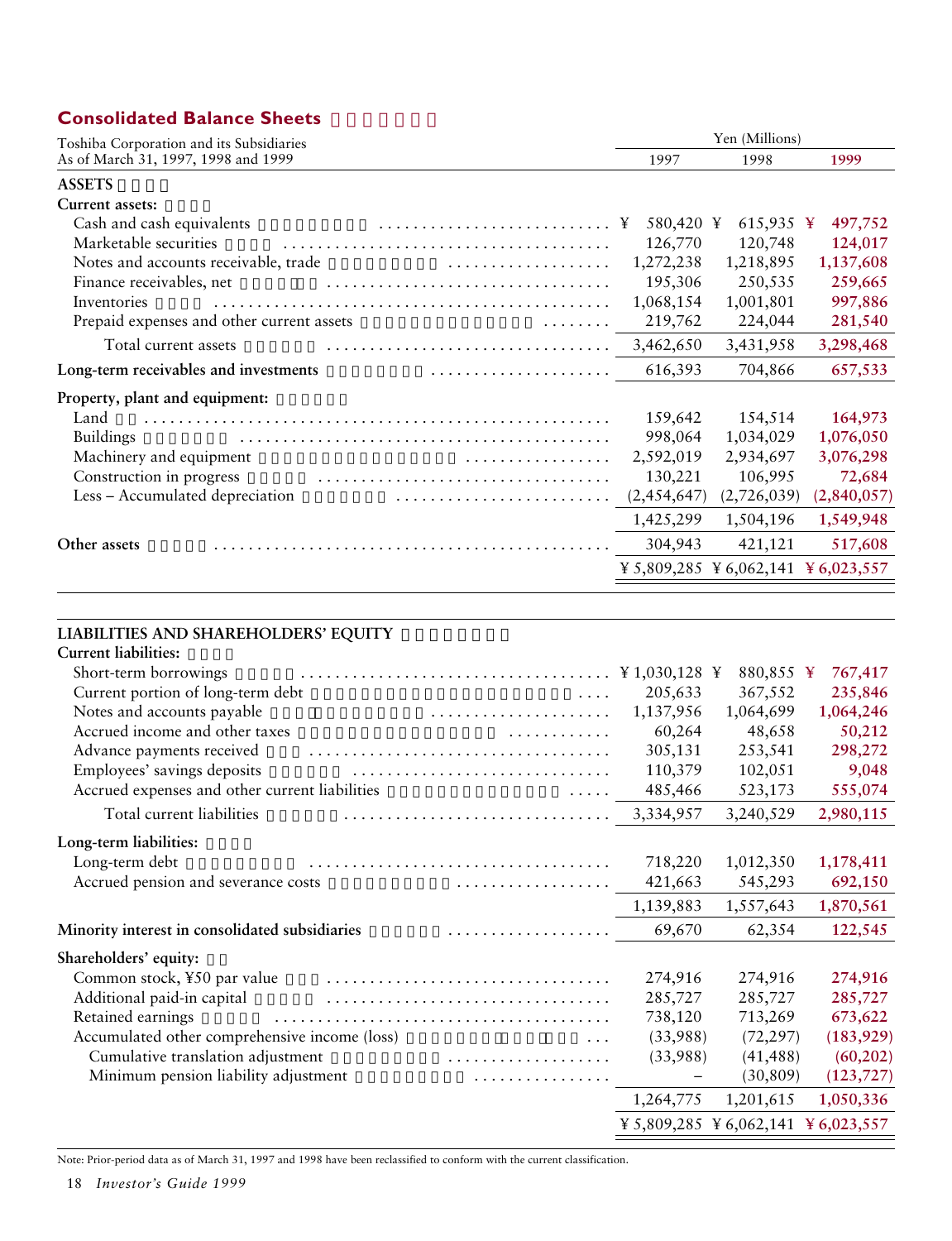## **Consolidated Statements of Cash Flows**

| Toshiba Corporation and its Subsidiaries                                                  | Yen (Millions)        |                       |                         |
|-------------------------------------------------------------------------------------------|-----------------------|-----------------------|-------------------------|
| For the years ended March 31, 1997, 1998 and 1999                                         | 1997                  | 1998                  | 1999                    |
| Cash flows from operating activities:                                                     |                       |                       |                         |
| Net (loss) income                                                                         |                       |                       | 7,337 ¥ (13,896)        |
| Adjustments to reconcile net income (loss) to net cash provided by operating activities - |                       |                       |                         |
|                                                                                           |                       |                       |                         |
| Depreciation and amortization<br>$\cdots$                                                 | 255,422               | 293,812               | 312,955                 |
| (Reversal of) provision for severance indemnities, less payments                          |                       |                       |                         |
|                                                                                           | 3,459                 | 3,445                 | (17,907)                |
| Deferred income taxes                                                                     | 340                   | (2, 840)              | (17, 455)               |
| Equity in income of affiliated companies                                                  | (14, 524)             | (11,677)              | (1,760)                 |
| (Gain) loss on sale and disposal of property and securities, net                          |                       |                       |                         |
| .<br>Minority interest in income (loss) of consolidated subsidiaries                      | 6,603<br>1,310        | (18,100)<br>(1,387)   | (31, 155)<br>1,380      |
| Decrease (increase) in notes and accounts receivable, trade                               | (50, 052)             | 59,367                | 89,891                  |
| $\ddot{\phantom{a}}$<br>(Increase) decrease in finance receivables, net<br>.              | (10, 210)             | 30,597                | (9,180)                 |
| Decrease in inventories                                                                   | 38,362                | 64,736                | 21,341                  |
| Increase in other current assets                                                          | (10, 547)             | (6, 112)              | (60,990)                |
| Decrease (increase) in long-term receivables<br>.                                         | (18,979)              | (13, 817)             | 2,885                   |
| (Increase) decrease in long-term finance receivables, net                                 |                       |                       |                         |
| .                                                                                         | 2,620                 | (20, 163)             | (16,769)                |
| Increase (decrease) in notes and accounts payable, trade<br>$\cdot$                       | (30, 229)             | (67, 499)             | 17,782                  |
| Increase (decrease) in accrued income and other taxes<br>$\ddot{\phantom{a}}$             | (50, 248)             | (12,622)              | 8,033                   |
| Increase (decrease) in advance payments received<br>.                                     | (49, 179)             | (53, 179)             | 45,350                  |
| (Decrease) increase in other current liabilities<br>$\cdots\cdots\cdots$                  | 2,267                 | 20,872                | (65, 558)               |
| Net cash provided by operating activities                                                 | 143,492               | 272,770               | 264,947                 |
|                                                                                           |                       |                       |                         |
| Cash flows from investing activities:                                                     |                       |                       |                         |
| Proceeds from sale of property and securities                                             | 42,241                | 79,424                | 132,957                 |
| Acquisition of property and equipment<br>Purchase of marketable securities                | (313,081)<br>(13,934) | (365,757)<br>(15,378) | (409, 695)<br>(11, 130) |
| Effect of consolidation due to change in ownership rate                                   |                       |                       |                         |
|                                                                                           |                       |                       | 52,276                  |
| Decrease (increase) in investments in affiliated companies                                |                       |                       |                         |
|                                                                                           | (22, 588)             | 4,309                 | 3,622                   |
| (Increase) decrease in other investments<br>.                                             | 33,237                | 16,615                | (28, 648)               |
| Increase in other assets and other                                                        | (7,647)               | (19, 419)             | (19, 451)               |
| Net cash used in investing activities<br>.                                                | (281,772)             | (300, 206)            | (280,069)               |
| Cash flows from financing activities:                                                     |                       |                       |                         |
| Proceeds from long-term debt                                                              | 225,773               | 530,023               | 447,771                 |
| Repayment of long-term debt                                                               | (383, 048)            | (265, 564)            | (416, 954)              |
| Dividends paid                                                                            | (32, 188)             | (32, 188)             | (25, 656)               |
| (Decrease) increase in short-term borrowings<br>.                                         | 216,767               | (166, 692)            | (99, 483)               |
| Net cash (used in) provided by financing activities                                       |                       |                       |                         |
|                                                                                           | 27,304                | 65,579                | (94, 322)               |
|                                                                                           |                       |                       |                         |
| Effect of exchange rate changes on cash and cash equivalents                              | 11,988                | (2,628)               | (8,739)                 |
|                                                                                           |                       |                       |                         |
| Net (decrease) increase in cash and cash equivalents                                      | (98,988)              | 35,515                |                         |
|                                                                                           |                       |                       | (118, 183)              |
| Cash and cash equivalents at beginning of year                                            | 679,408               | 580,420               | 615,935                 |
| Cash and cash equivalents at end of year                                                  | $\ldots$ ¥ 580,420    | ¥615,935              | ¥497,752                |
| Supplemental disclosure of cash flow information:                                         |                       |                       |                         |
| Cash paid during the year for -                                                           |                       |                       |                         |
| Interest                                                                                  |                       | ¥ 71,285              | ¥ $65,719$              |
| Income taxes                                                                              |                       | ¥ $65,230$            | ¥ $45,810$              |
|                                                                                           |                       |                       |                         |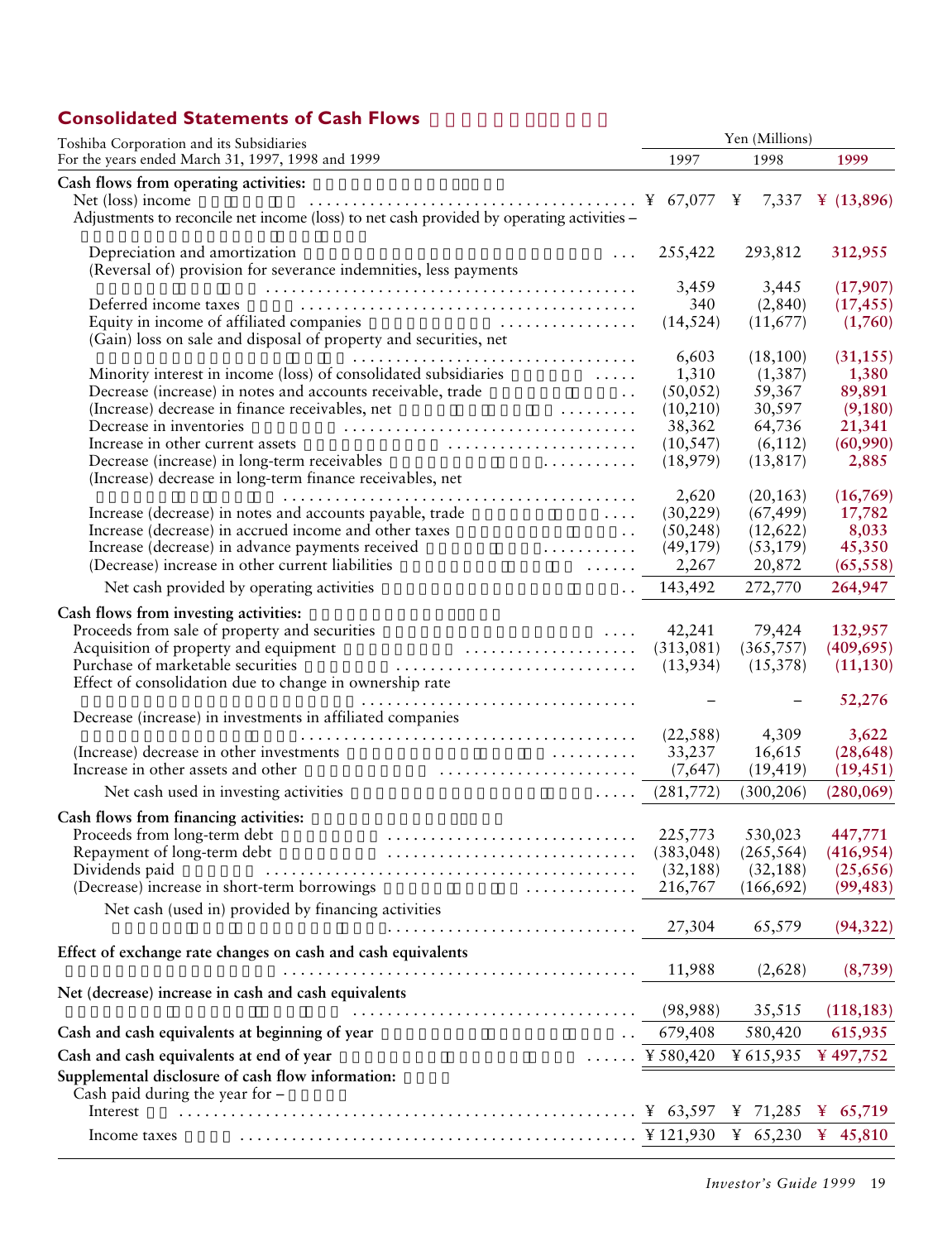## **NON-CONSOLIDATED FINANCIAL STATEMENTS**

## **Non-Consolidated Statements of Income**

| For the years ended March 31, 1997, 1998 and 1999<br>1997<br>1998<br>1999<br>Sales and operating expenses:<br>Net sales<br>¥3,699,968<br>¥3,407,611<br>¥3,821,676<br>Cost of sales<br>2,923,827<br>2,925,761<br>2,723,687<br>Selling, general and administrative<br>758,225<br>727,013<br>669,236<br>.<br>139,623<br>Operating income<br>47,194<br>14,687<br>Non-operating income and expenses:<br>Non-operating income:<br>Interest income<br>3,951<br>4,460<br>4,546<br>Dividend income<br>34,812<br>36,591<br>31,664<br>Miscellaneous income<br>38,602<br>41,816<br>22,264<br>57,880<br>79,655<br>81,175<br>Non-operating expenses:<br>20,736<br>20,942<br>19,472<br>Interest expenses<br>Miscellaneous expenses<br>79,760<br>68,776<br>70,205<br>100,702<br>90,942<br>88,248<br>96,801<br>38,601<br>4,920<br>Recurring profit<br>(6, 565)<br>(54)<br>(17, 199)<br>(Loss) income before taxes<br>90,235<br>38,546<br>(12, 278)<br>$\lambda$<br>30,100<br>Corporate tax and inhabitant tax<br>5,500<br>3,300<br>Net (loss) income<br>60,135<br>33,046<br>(15,578)<br>¥<br>¥<br>$\lambda$ |                                     | Yen (Millions) |  |
|--------------------------------------------------------------------------------------------------------------------------------------------------------------------------------------------------------------------------------------------------------------------------------------------------------------------------------------------------------------------------------------------------------------------------------------------------------------------------------------------------------------------------------------------------------------------------------------------------------------------------------------------------------------------------------------------------------------------------------------------------------------------------------------------------------------------------------------------------------------------------------------------------------------------------------------------------------------------------------------------------------------------------------------------------------------------------------------------|-------------------------------------|----------------|--|
|                                                                                                                                                                                                                                                                                                                                                                                                                                                                                                                                                                                                                                                                                                                                                                                                                                                                                                                                                                                                                                                                                            |                                     |                |  |
|                                                                                                                                                                                                                                                                                                                                                                                                                                                                                                                                                                                                                                                                                                                                                                                                                                                                                                                                                                                                                                                                                            |                                     |                |  |
|                                                                                                                                                                                                                                                                                                                                                                                                                                                                                                                                                                                                                                                                                                                                                                                                                                                                                                                                                                                                                                                                                            |                                     |                |  |
|                                                                                                                                                                                                                                                                                                                                                                                                                                                                                                                                                                                                                                                                                                                                                                                                                                                                                                                                                                                                                                                                                            |                                     |                |  |
|                                                                                                                                                                                                                                                                                                                                                                                                                                                                                                                                                                                                                                                                                                                                                                                                                                                                                                                                                                                                                                                                                            |                                     |                |  |
|                                                                                                                                                                                                                                                                                                                                                                                                                                                                                                                                                                                                                                                                                                                                                                                                                                                                                                                                                                                                                                                                                            |                                     |                |  |
|                                                                                                                                                                                                                                                                                                                                                                                                                                                                                                                                                                                                                                                                                                                                                                                                                                                                                                                                                                                                                                                                                            |                                     |                |  |
|                                                                                                                                                                                                                                                                                                                                                                                                                                                                                                                                                                                                                                                                                                                                                                                                                                                                                                                                                                                                                                                                                            |                                     |                |  |
|                                                                                                                                                                                                                                                                                                                                                                                                                                                                                                                                                                                                                                                                                                                                                                                                                                                                                                                                                                                                                                                                                            |                                     |                |  |
|                                                                                                                                                                                                                                                                                                                                                                                                                                                                                                                                                                                                                                                                                                                                                                                                                                                                                                                                                                                                                                                                                            |                                     |                |  |
|                                                                                                                                                                                                                                                                                                                                                                                                                                                                                                                                                                                                                                                                                                                                                                                                                                                                                                                                                                                                                                                                                            |                                     |                |  |
|                                                                                                                                                                                                                                                                                                                                                                                                                                                                                                                                                                                                                                                                                                                                                                                                                                                                                                                                                                                                                                                                                            |                                     |                |  |
|                                                                                                                                                                                                                                                                                                                                                                                                                                                                                                                                                                                                                                                                                                                                                                                                                                                                                                                                                                                                                                                                                            |                                     |                |  |
|                                                                                                                                                                                                                                                                                                                                                                                                                                                                                                                                                                                                                                                                                                                                                                                                                                                                                                                                                                                                                                                                                            |                                     |                |  |
|                                                                                                                                                                                                                                                                                                                                                                                                                                                                                                                                                                                                                                                                                                                                                                                                                                                                                                                                                                                                                                                                                            |                                     |                |  |
|                                                                                                                                                                                                                                                                                                                                                                                                                                                                                                                                                                                                                                                                                                                                                                                                                                                                                                                                                                                                                                                                                            |                                     |                |  |
|                                                                                                                                                                                                                                                                                                                                                                                                                                                                                                                                                                                                                                                                                                                                                                                                                                                                                                                                                                                                                                                                                            |                                     |                |  |
|                                                                                                                                                                                                                                                                                                                                                                                                                                                                                                                                                                                                                                                                                                                                                                                                                                                                                                                                                                                                                                                                                            | Extraordinary gains and losses, net |                |  |
|                                                                                                                                                                                                                                                                                                                                                                                                                                                                                                                                                                                                                                                                                                                                                                                                                                                                                                                                                                                                                                                                                            |                                     |                |  |
|                                                                                                                                                                                                                                                                                                                                                                                                                                                                                                                                                                                                                                                                                                                                                                                                                                                                                                                                                                                                                                                                                            |                                     |                |  |
|                                                                                                                                                                                                                                                                                                                                                                                                                                                                                                                                                                                                                                                                                                                                                                                                                                                                                                                                                                                                                                                                                            |                                     |                |  |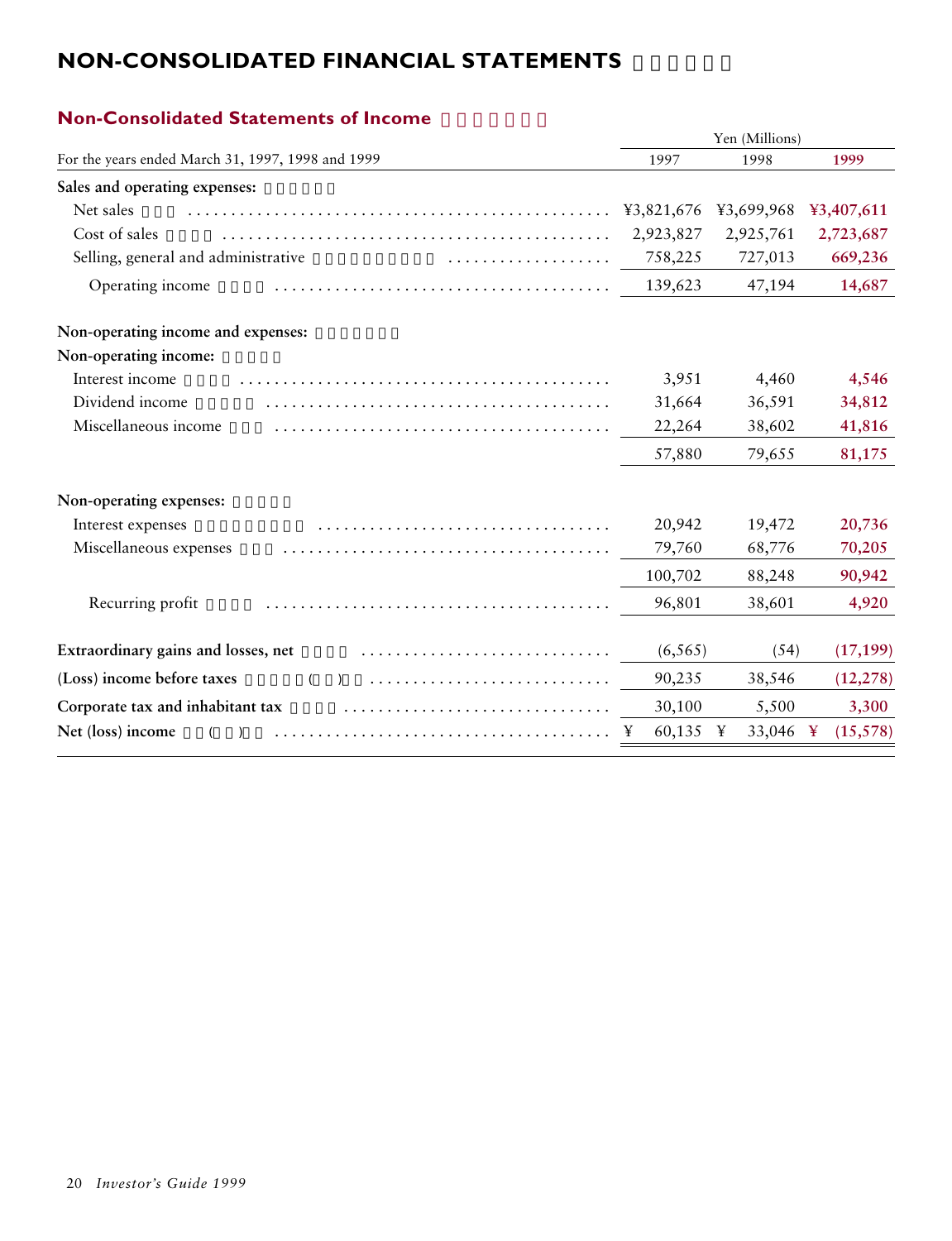## **Non-Consolidated Balance Sheets**

| 1998<br>As of March 31, 1997, 1998 and 1999<br>1997<br>1999<br><b>ASSETS</b><br>Current assets:<br>Cash and deposits<br>¥ 296,008<br>315,494<br>102,734<br>¥<br>¥<br>658,298<br>Notes and accounts receivable, trade<br>673,568<br>641,148<br>.<br>Marketable securities<br>120,729<br>153,614<br>170,924<br>Treasury stock<br>5<br>21<br>3<br>616,383<br>Inventories<br>683,238<br>583,208<br>Prepaid expenses and other current assets<br>217,199<br>209,759<br>117,428<br>1,890,979<br>Total current assets<br>1,960,993<br>1,707,796<br>Long-term assets:<br>Tangible fixed assets<br><b>Buildings</b><br>264,797<br>260,856<br>266,158 |
|---------------------------------------------------------------------------------------------------------------------------------------------------------------------------------------------------------------------------------------------------------------------------------------------------------------------------------------------------------------------------------------------------------------------------------------------------------------------------------------------------------------------------------------------------------------------------------------------------------------------------------------------|
|                                                                                                                                                                                                                                                                                                                                                                                                                                                                                                                                                                                                                                             |
|                                                                                                                                                                                                                                                                                                                                                                                                                                                                                                                                                                                                                                             |
|                                                                                                                                                                                                                                                                                                                                                                                                                                                                                                                                                                                                                                             |
|                                                                                                                                                                                                                                                                                                                                                                                                                                                                                                                                                                                                                                             |
|                                                                                                                                                                                                                                                                                                                                                                                                                                                                                                                                                                                                                                             |
|                                                                                                                                                                                                                                                                                                                                                                                                                                                                                                                                                                                                                                             |
|                                                                                                                                                                                                                                                                                                                                                                                                                                                                                                                                                                                                                                             |
|                                                                                                                                                                                                                                                                                                                                                                                                                                                                                                                                                                                                                                             |
|                                                                                                                                                                                                                                                                                                                                                                                                                                                                                                                                                                                                                                             |
|                                                                                                                                                                                                                                                                                                                                                                                                                                                                                                                                                                                                                                             |
|                                                                                                                                                                                                                                                                                                                                                                                                                                                                                                                                                                                                                                             |
|                                                                                                                                                                                                                                                                                                                                                                                                                                                                                                                                                                                                                                             |
|                                                                                                                                                                                                                                                                                                                                                                                                                                                                                                                                                                                                                                             |
| Machinery and equipment<br>345,553<br>394,753<br>442,850<br>.                                                                                                                                                                                                                                                                                                                                                                                                                                                                                                                                                                               |
| 49,447<br>44,887<br>51,216<br>Land                                                                                                                                                                                                                                                                                                                                                                                                                                                                                                                                                                                                          |
| 99,789<br>79,095<br>51,827<br>Construction in progress                                                                                                                                                                                                                                                                                                                                                                                                                                                                                                                                                                                      |
| 760,948<br>783,534<br>806,750                                                                                                                                                                                                                                                                                                                                                                                                                                                                                                                                                                                                               |
| Intangible fixed assets<br>7,509<br>7,632<br>7,401                                                                                                                                                                                                                                                                                                                                                                                                                                                                                                                                                                                          |
| Investments and others<br>701,559<br>728,793<br>811,391                                                                                                                                                                                                                                                                                                                                                                                                                                                                                                                                                                                     |
| 1,470,017<br>1,519,960<br>1,625,543<br>Total long-term assets                                                                                                                                                                                                                                                                                                                                                                                                                                                                                                                                                                               |
| ¥3,480,954<br>¥3,360,997<br>¥3,333,340                                                                                                                                                                                                                                                                                                                                                                                                                                                                                                                                                                                                      |
|                                                                                                                                                                                                                                                                                                                                                                                                                                                                                                                                                                                                                                             |
|                                                                                                                                                                                                                                                                                                                                                                                                                                                                                                                                                                                                                                             |
| <b>LIABILITIES AND SHAREHOLDERS' EQUITY</b><br><b>Current liabilities:</b>                                                                                                                                                                                                                                                                                                                                                                                                                                                                                                                                                                  |
| Accounts and notes payable<br>¥1,015,239<br>¥ $918,069$<br>916,303<br>¥<br>.                                                                                                                                                                                                                                                                                                                                                                                                                                                                                                                                                                |
| Short-term bank loans and commercial paper<br>283,440<br>264,755<br>253,740                                                                                                                                                                                                                                                                                                                                                                                                                                                                                                                                                                 |
| 30,000<br>30,000<br>30,000<br>Current portion of debentures<br>.                                                                                                                                                                                                                                                                                                                                                                                                                                                                                                                                                                            |
| Accrued income and other taxes<br>22,349<br>1,435<br>3,265                                                                                                                                                                                                                                                                                                                                                                                                                                                                                                                                                                                  |
| 260,098<br>Advance payments received<br>280,882<br>222,731                                                                                                                                                                                                                                                                                                                                                                                                                                                                                                                                                                                  |
| 100,955<br>95,119<br>12,701<br>Deposits received                                                                                                                                                                                                                                                                                                                                                                                                                                                                                                                                                                                            |
| Other current liabilities<br>9,209<br>10,654<br>15,541                                                                                                                                                                                                                                                                                                                                                                                                                                                                                                                                                                                      |
| Total current liabilities<br>1,723,391<br>1,491,651<br>1,561,450                                                                                                                                                                                                                                                                                                                                                                                                                                                                                                                                                                            |
|                                                                                                                                                                                                                                                                                                                                                                                                                                                                                                                                                                                                                                             |
| 630,707<br>600,088<br>Long-term debt<br>347,793                                                                                                                                                                                                                                                                                                                                                                                                                                                                                                                                                                                             |
| Long-term liabilities:<br>163,544<br>Liability for severance indemnities<br>163,702<br>159,816                                                                                                                                                                                                                                                                                                                                                                                                                                                                                                                                              |
| 29,232<br>Other long-term liabilities<br>27,686<br>25,690                                                                                                                                                                                                                                                                                                                                                                                                                                                                                                                                                                                   |
| 540,727<br>821,938<br>785,594                                                                                                                                                                                                                                                                                                                                                                                                                                                                                                                                                                                                               |
| <b>Total</b> liabilities<br>2,264,118<br>2,383,388<br>2,277,245                                                                                                                                                                                                                                                                                                                                                                                                                                                                                                                                                                             |
|                                                                                                                                                                                                                                                                                                                                                                                                                                                                                                                                                                                                                                             |
| Shareholders' equity:<br>274,916<br>274,916<br>Capital stock<br>274,916                                                                                                                                                                                                                                                                                                                                                                                                                                                                                                                                                                     |
| 327,923<br>Legal reserve<br>324,686<br>330,512                                                                                                                                                                                                                                                                                                                                                                                                                                                                                                                                                                                              |
| 262,640<br>262,640<br>262,640<br>Capital surplus                                                                                                                                                                                                                                                                                                                                                                                                                                                                                                                                                                                            |
| 65,282<br>Profit reserve<br>62,045<br>67,871                                                                                                                                                                                                                                                                                                                                                                                                                                                                                                                                                                                                |
| 497,275<br>494,726<br>Retained earnings<br>450,665                                                                                                                                                                                                                                                                                                                                                                                                                                                                                                                                                                                          |
| Total shareholders' equity<br>1,096,878<br>1,097,565<br>1,056,095                                                                                                                                                                                                                                                                                                                                                                                                                                                                                                                                                                           |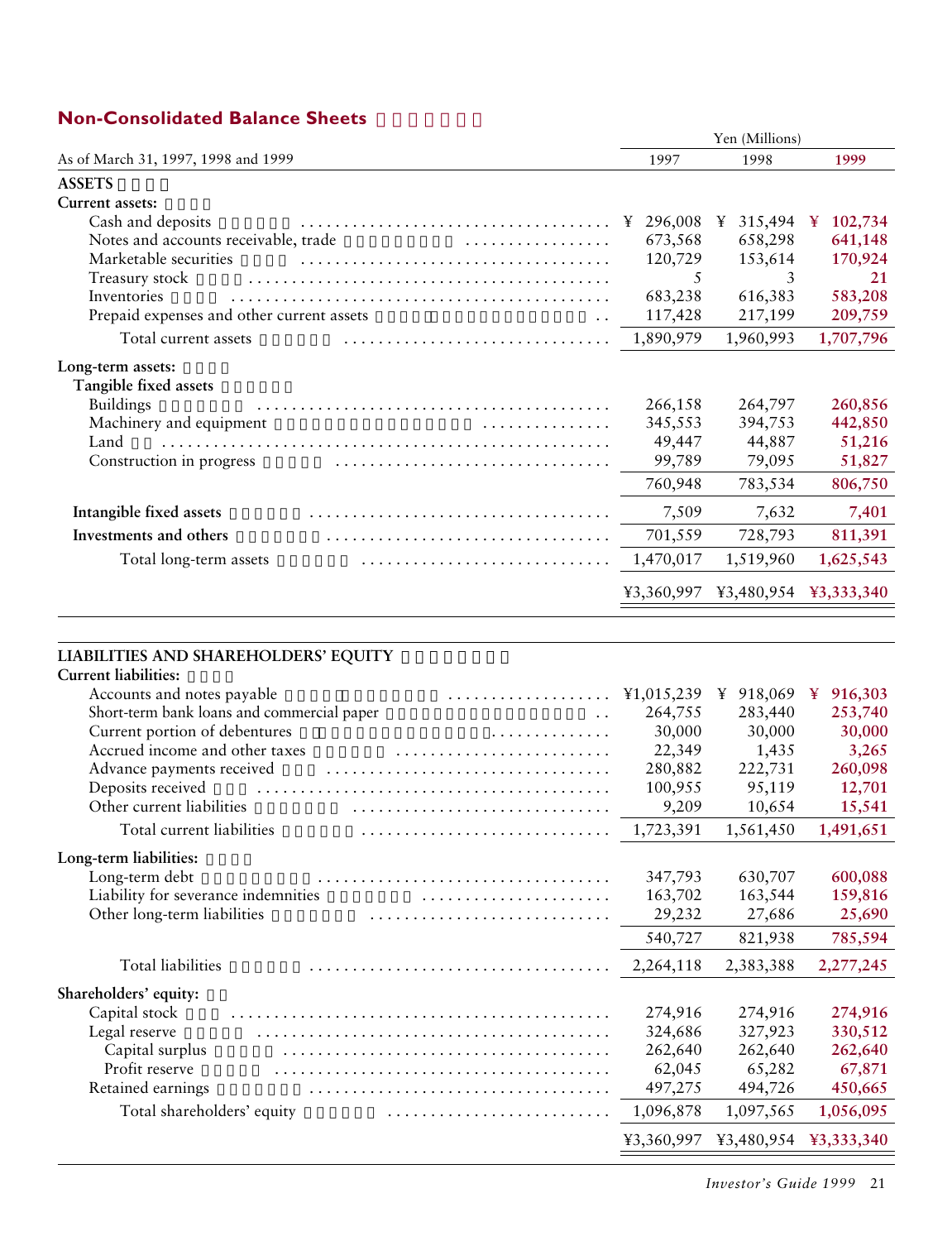## **COMMON STOCK INFORMATION**

#### **Common Stock Price Range**



\* April and May 1999

\*\*End of May, 1999

## **PER, PCFR and PBR**

| Consolidated |              |             | Mar. 96      | 97           | 98             | 99         |
|--------------|--------------|-------------|--------------|--------------|----------------|------------|
| PER          | (times)      | High<br>Low | 32.4<br>18.4 | 41.8<br>32.8 | 345.2<br>219.3 |            |
|              | PCFR (times) | High<br>Low | 7.9<br>4.5   | 8.4<br>6.6   | 8.4<br>5.3     | 7.7<br>4.6 |
| PBR          | (times)      | High<br>Low | 2.3<br>1.3   | 2.1          | 2.1            | 2.2<br>1.3 |

Note: PER=Price/Net Income per Share.

PCFR=Price/Cash Flow per Share. Cash Flow=Net Income + Depreciation and Amortization. PBR=Price/Equity per Share.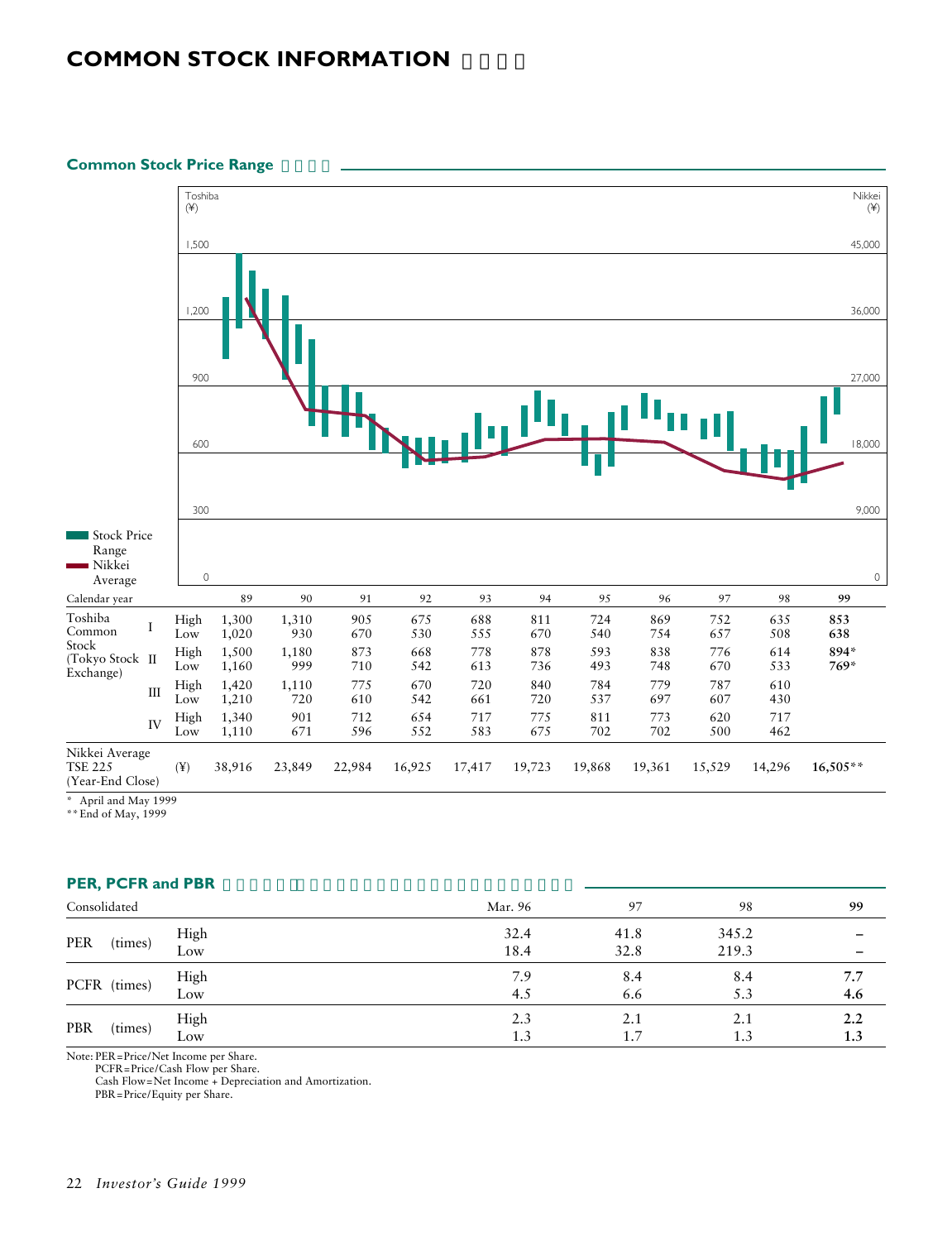#### **Major Shareholders**

| Percentage of<br><b>Total Common</b><br>Shares Outstanding |
|------------------------------------------------------------|
| 3.78%                                                      |
| $3.72\%$                                                   |
| $3.36\%$                                                   |
| 2.88%                                                      |
| $2.22\%$                                                   |
| $2.11\%$                                                   |
| $1.84\%$                                                   |
| 1.83%                                                      |
| $1.81\%$                                                   |
| 1.68%                                                      |

(As of March 31, 1999)

## **Number of Shares Outstanding**



## **Stock Exchange Listings**

- Tokyo Stock Exchange and the seven other Japanese stock exchanges
- The Stock Exchange (London)\*
- Luxembourg Stock Exchange (EDR)
- Amsterdam Stock Exchange (ASAS)\*
- Frankfurt Stock Exchange (GBC)
- Düsseldorf Stock Exchange (GBC)
- Paris Stock Exchange\*
- Swiss Exchange (SBDR)
- \* Listing of Original Stock

## **Equity-Linked Financings**

## **Convertible Bonds**

| Issue date  | No. | Amount                                | Yen rate | Coupon $(\%)$ | Conversion<br>share price $(Y)$ | Redemption date |
|-------------|-----|---------------------------------------|----------|---------------|---------------------------------|-----------------|
| Apr. 7, '87 | #6  | $\text{\textsterling}100,000$ million |          | 1.0           | 724                             | Mar. 29, 2002   |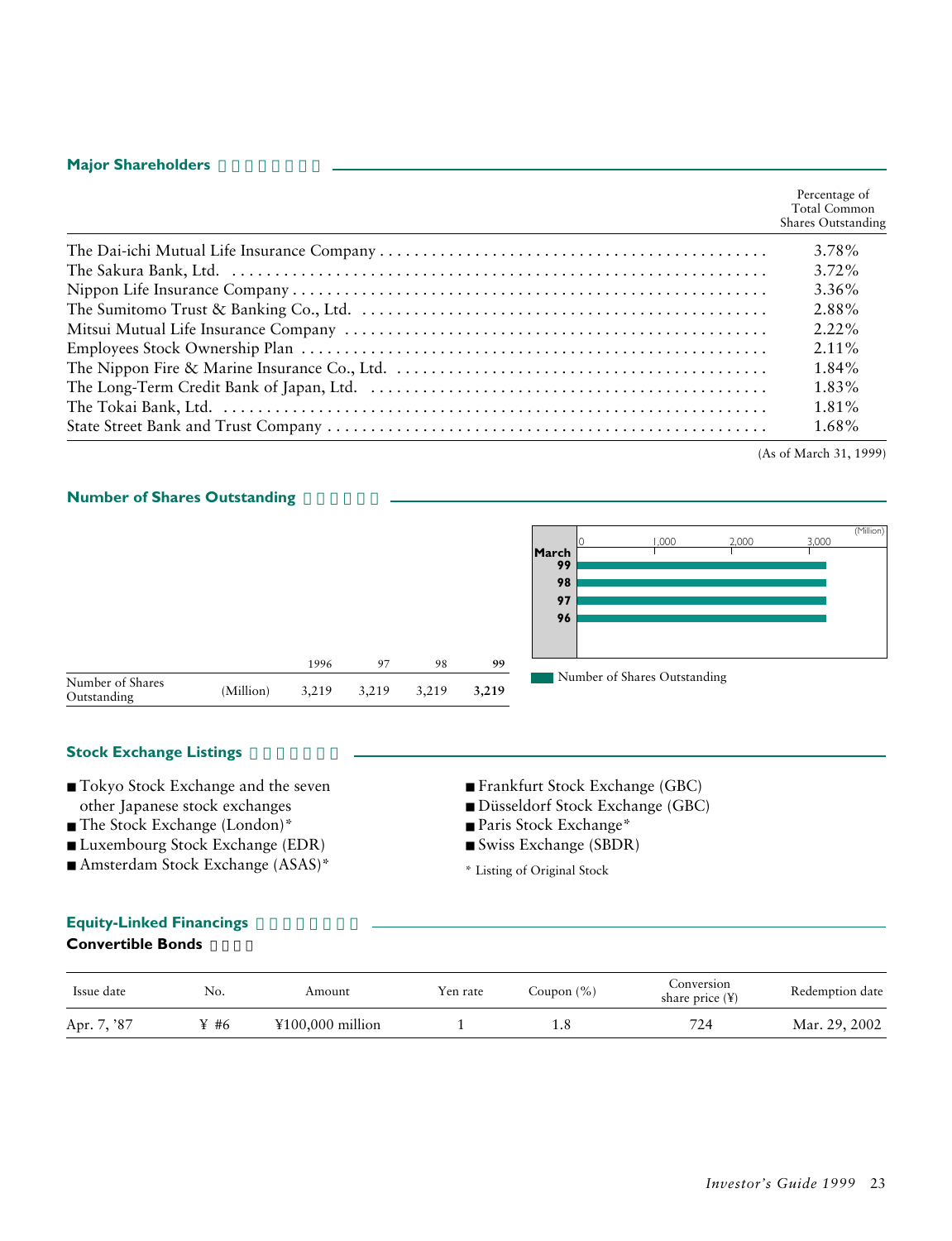## **CONSOLIDATED SUBSIDIARIES**

## **Consolidated Domestic Subsidiaries**

A&T Battery Corporation Fukuoka Toshiba Electronics Corporation Iwate Toshiba Electronics Co., Ltd. Kaga Toshiba Electronics Corporation Kitashiba Electric Co., Ltd. Kitsuki Toshiba Electronics Corporation Kyodo Building Corporation Shibaura Mechatronics Corporation Shibaura NIDEC Corporation Toshiba Air Conditioning Co., Ltd. Toshiba Battery Co., Ltd. Toshiba Building & Lease Co., Ltd. Toshiba Capital Corporation Toshiba Carrier Air Conditioning Systems Corporation Toshiba Carrier Corporation Toshiba Chemical Corporation Toshiba Credit Corporation Toshiba Device Corporation Toshiba Electric Appliances Co., Ltd. Toshiba Elevator Corporation Toshiba Elevator Products Co., Ltd. Toshiba Engineering Corporation Toshiba Finance Corporation Toshiba Hokuto Electronics Corporation Toshiba Home Technology Corporation Toshiba Information Equipments Co., Ltd. Toshiba Information Systems (Japan) Corporation Toshiba Kansai Lifestyle-Electronics Corporation Toshiba Lighting & Technology Corporation Toshiba Logistics Corporation Toshiba Medical Finance Co., Ltd. Toshiba Medical Systems Co., Ltd. Toshiba Microelectronics Corporation Toshiba Multi Media Device Co., Ltd. Toshiba Plant Kensetsu Co., Ltd. Toshiba Shutoken Lifestyle-Electronics Corporation Toshiba TEC Corporation Toshiba Video Products Japan Co., Ltd. Yokkaichi Toshiba Electronics Corporation Plus 180 other domestic subsidiaries

## **Consolidated Overseas Subsidiaries**

Changzhou Toshiba Transformer Co., Ltd. Dalian Toshiba Television Co., Ltd. Guangdong Toshiba Macro Compressor Ltd. Guangdong Toshiba Macro Motor Ltd. Hangzhi Machinery & Electronics Co., Ltd. P.T. Toshiba Consumer Products (Indonesia) P.T. Toshiba Display Devices Indonesia Pacific Fuel Cell Capital (U.S.A.), Inc. Semiconductor America Inc. Shenyang Toshiba Elevator Co., Ltd. TEC (UK) Ltd. TEC America, Inc. TEC France International S.A. TEC Singapore Electronics Pte. Ltd. TIM Electronics Sdn. Bhd. Toshiba (Australia) Pty., Ltd. Toshiba (China) Co., Ltd. Toshiba (UK) Ltd. Toshiba America Capital Corporation Toshiba America Consumer Products, Inc. Toshiba America Electronic Components, Inc. Toshiba America Information Systems, Inc. Toshiba America Medical Systems, Inc. Toshiba America MRI Inc. Toshiba America Venture Capital, Inc. Toshiba America, Inc. Toshiba Capital (Asia) Ltd. Toshiba Chemical Singapore Pte., Ltd. Toshiba Compressor (Taiwan) Corporation Toshiba Consumer Products (Thailand) Co., Ltd. Toshiba Dalian Co., Ltd. Toshiba Display Devices (Thailand) Co., Ltd. Toshiba Display Devices Inc. Toshiba do Brasil, S.A. Toshiba Electronics (UK) Ltd. Toshiba Electronics Asia, Ltd. Toshiba Electronics Europe GmbH Toshiba Electronics Malaysia Sdn. Bhd. Toshiba Electronics Taiwan Corporation Toshiba Europe GmbH Toshiba Information Equipment (Philippines), Inc. Toshiba Information Systems (UK) Ltd. Toshiba International Corporation Toshiba International Finance (Netherlands) B.V. Toshiba International Finance (UK) Plc. Toshiba Medical Systems Asia Pte., Ltd. Toshiba Medical Systems Europe B.V. Toshiba Satellite Broadband, Inc. Toshiba Semiconductor (Thailand) Co., Ltd. Toshiba Semiconductor GmbH Toshiba Systèmes (France) S.A. Toshiba Venture Capital, Inc. Toshiba Video Products Pte., Ltd. Wuxi Huazhi Semiconductor Co., Ltd. Wuxi Tochemi Electro Chemical Co., Ltd. Plus 47 other overseas subsidiaries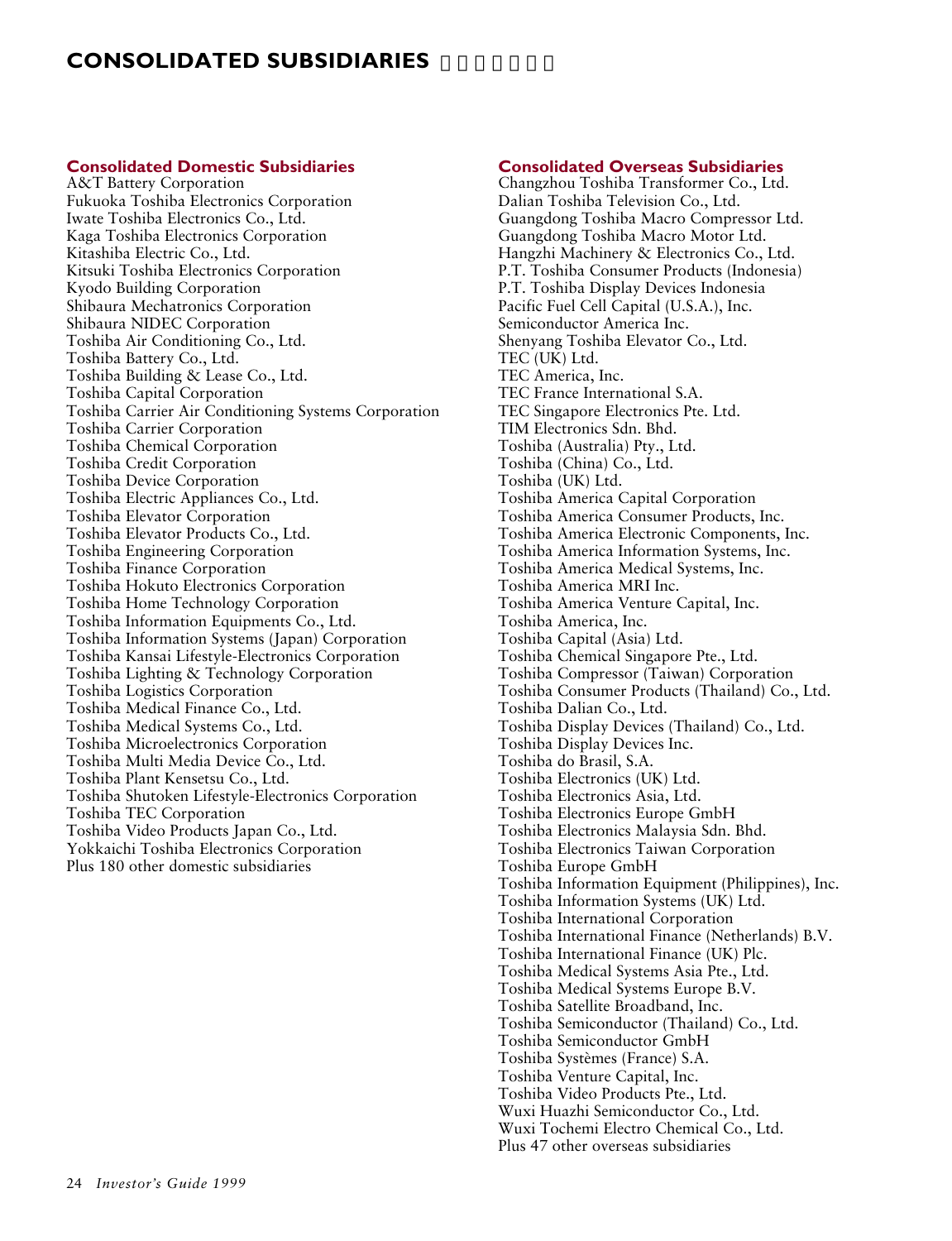## **INVESTOR REFERENCE**

**Founded** July 1875

**Capital** ¥274,916 million

**Employees** 198,000 (Consolidated)

**Common Stock** Authorized: 10,000,000,000 shares Issued: 3,218,999,545 shares No. of shareholders: 404,283 Average holding: 7,962 shares

**Transfer Agent** The Mitsui Trust and Banking Co., Ltd.

**Headquarters** 1-1, Shibaura 1-chome, Minato-ku Tokyo 105-8001, Japan Cable:TOSHIBA TOKYO Telex: J22587 TOSHIBA

**For further information, please contact:**

Corporate Communications Office **TOSHIBA CORPORATION** Principal Office 1-1, Shibaura 1-chome, Minato-ku Tokyo 105-8001, Japan Phone: (03) 3457-2096 Facsimile: (03) 5444-9202 Internet: http://www.toshiba.co.jp